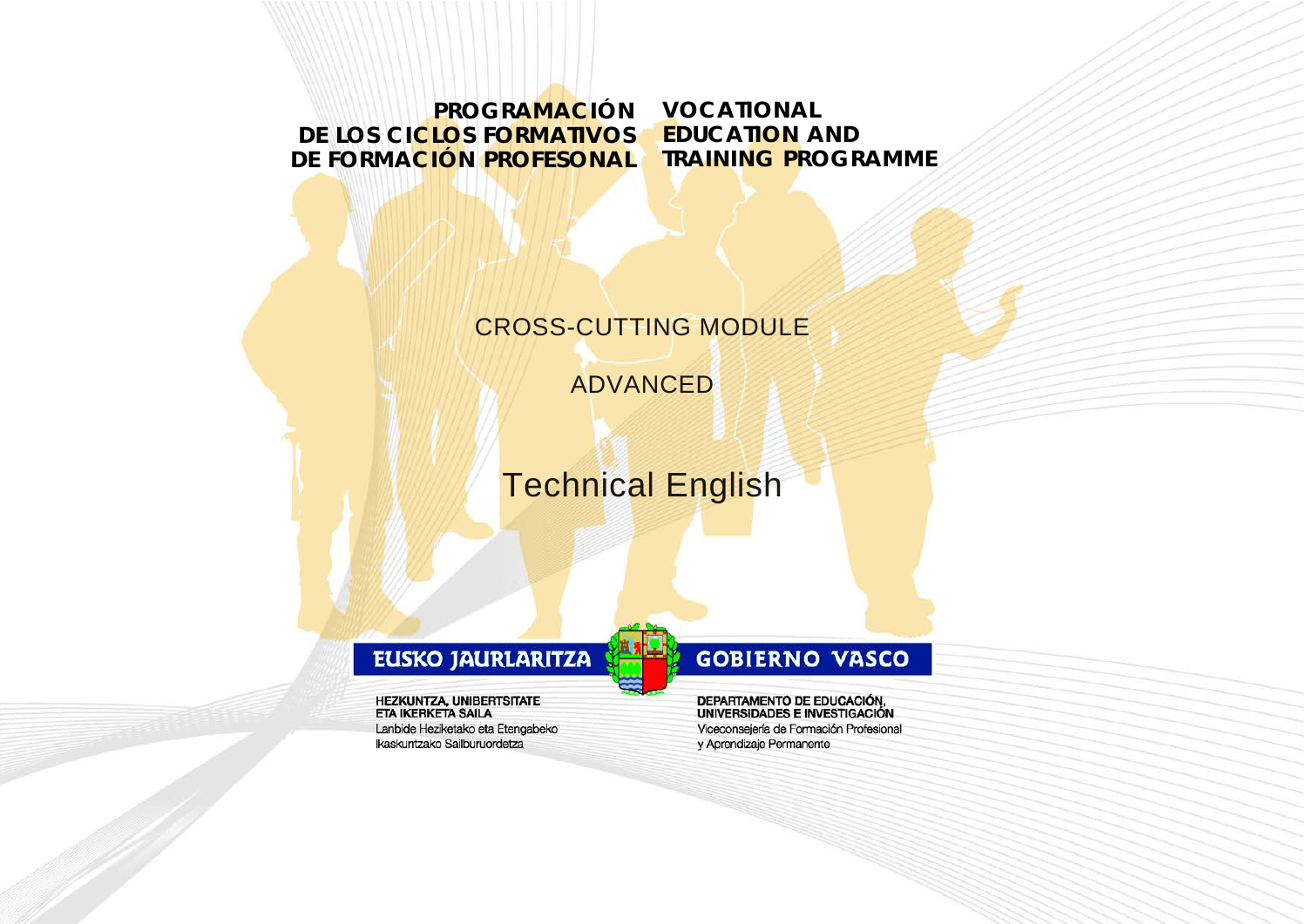| Fdition:                      | 1 July 2010                                                                                                                                                            |
|-------------------------------|------------------------------------------------------------------------------------------------------------------------------------------------------------------------|
| $\odot$                       | <b>Basque Autonomous Community Administration</b><br>Department of Education, Universities and Research                                                                |
| Written by:                   | Carmen Presa Ardanza<br>Lourdes de la Rica Lobera<br>Amparo Pérez Castroviejo                                                                                          |
| Edited and<br>coordinated by: | Víctor Marijuán Marijuán<br>KOALIFIKAZIOEN ETA LANBIDE HEZIKETAREN EUSKAL INSTITUTOA<br>BASQUE INSTITUTE OF QUALIFICATIONS AND VOCATIONAL TRAINING<br>www.kei-ivac.com |
| Design and layout:            | TRESDETRES                                                                                                                                                             |
| Legal deposit:                | BI-482-2010                                                                                                                                                            |

 $\sim$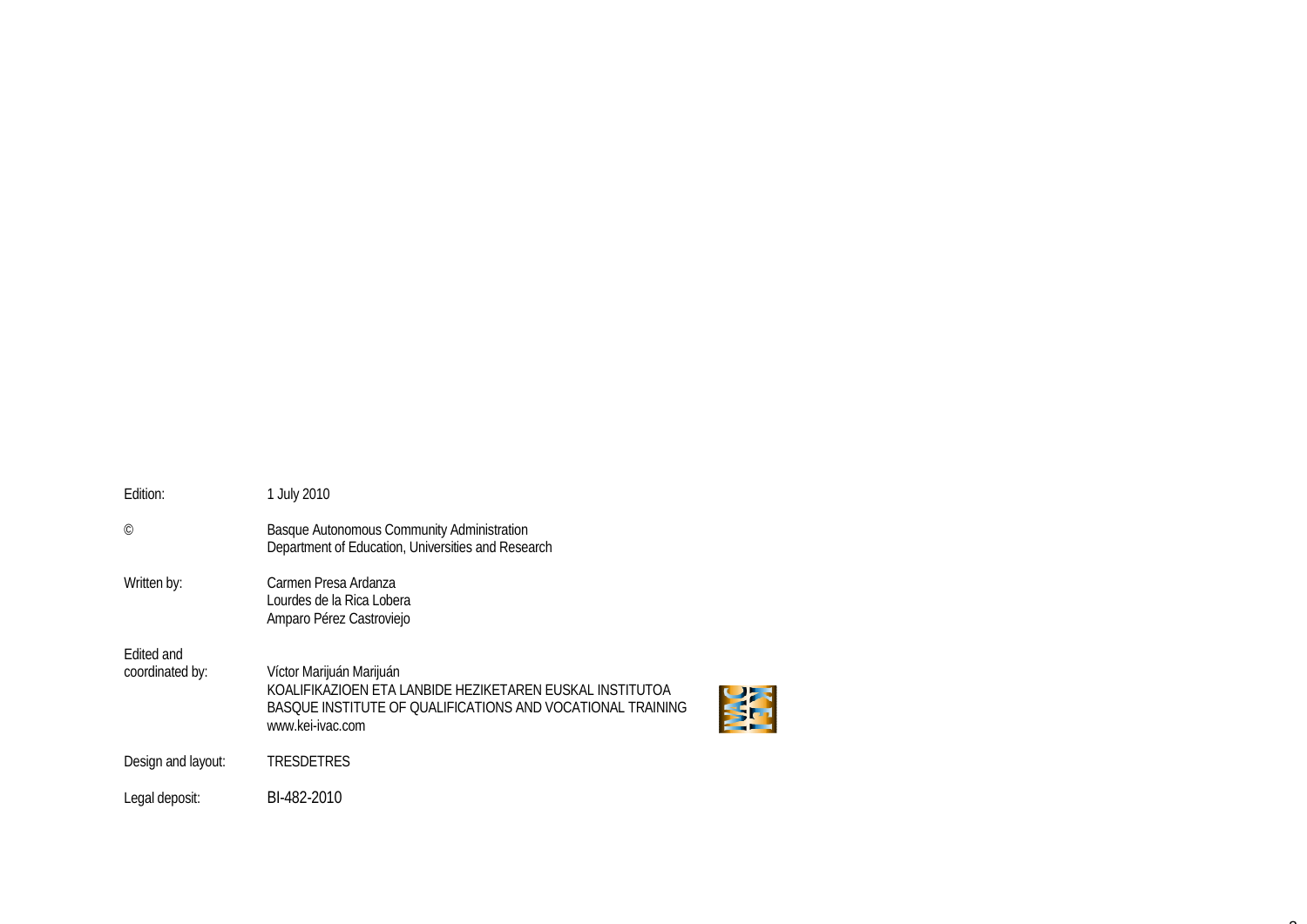Hours: 40 No. of units: 8

This publication has been put together by men and women colleagues who work in the field.

Programming any kind of material is a highly personal task that depends on the experience of every teacher and, therefore, on their subjectivity. Taking account of this premise, we invite you to study the publication and, if you like what you see, to use it for reference purposes or even as a guideline for your teaching work.

Despite its potential limitations, this publication is designed based on the Basic Curricular Design for the new training cycles and takes account of effective regulations in the BAC as regards curricular design and the teaching programme (Decree 32/2008 of 26 February).

We hope you will find it useful and thank the authors for the work they have put in to making this publication possible.

## **CONTENTS**

|                | SEQUENCE AND TIME FRAME OF LESSON PLANS                                                                                                   | Page 04 |
|----------------|-------------------------------------------------------------------------------------------------------------------------------------------|---------|
| $\overline{0}$ | Lesson plan 0:<br>Introduction to the module                                                                                              | Page 05 |
| 1              | Lesson plan 1:<br>Using the dictionary                                                                                                    | Page 08 |
| $\overline{2}$ | Lesson plan 2:<br>Understanding and sending professional emails, faxes, registered faxes                                                  | Page 10 |
| 3              | Lesson plan 3:<br>Answering a job vacancy announcement. Writing and defending a<br><b>Curriculum Vitae</b>                                | Page 13 |
| $\overline{4}$ | Lesson plan 4:<br>Asking for and giving information; making an appointment; confirming<br>dates and conditions of sending/receiving goods | Page 17 |
| 5              | Lesson plan 5:<br>Understanding and filling in order forms/receipt notes, invoices                                                        | Page 20 |
| 6              | Lesson plan 6:<br>Analysing and using the correct terms in specific sector texts                                                          | Page 23 |
|                | Lesson plan 7:<br>Searching for and identifying information in websites related to the<br>sector                                          | Page 25 |
| 8              | Lesson plan 8:<br>Identifying and describing products/services in: advertising, videos,<br>manuals, brochures specific to the sector      | Page 28 |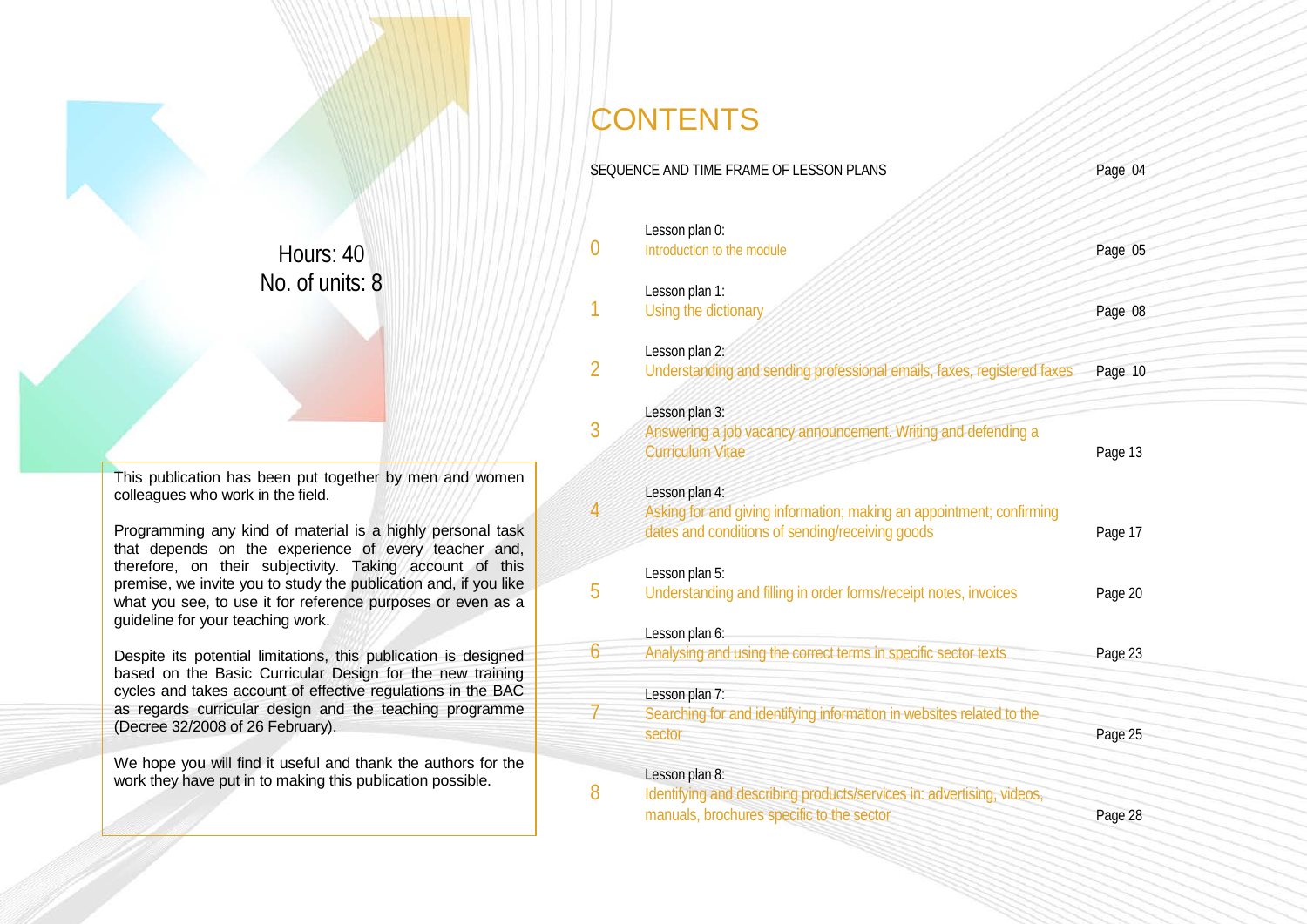



## Sequence and Time Frame of Lesson Plans

|              | <b>CONTENT AREAS</b> |              | <b>LESSON PLAN SEQUENCE</b>                                                                                                  | <b>DURATION</b> |
|--------------|----------------------|--------------|------------------------------------------------------------------------------------------------------------------------------|-----------------|
| <b>B</b> 1   | B <sub>2</sub>       | <b>B</b> 3   |                                                                                                                              | (hours)         |
|              |                      |              | LP0: Introduction to the module. Initial evaluation and diagnosis                                                            |                 |
| $\mathbf{x}$ | $\mathbf{x}$         |              | LP1: Using the dictionary                                                                                                    |                 |
|              | $\boldsymbol{X}$     | $\mathbf{X}$ | LP2: Understanding and sending professional emails, faxes, registered faxes                                                  |                 |
| $\mathbf{x}$ | $\boldsymbol{X}$     | $\mathbf{X}$ | LP3: Answering a job vacancy announcement. Writing and defending a curriculum vitae                                          |                 |
| $\mathbf{x}$ | $\boldsymbol{X}$     | $\mathbf{x}$ | LP4: Asking for and giving information; making an appointment; confirming dates and conditions of<br>sending/receiving goods | 6               |
| $\mathbf{x}$ | $\boldsymbol{X}$     | $\mathbf{X}$ | LP5: Understanding and filling in order forms/receipt notes, invoices                                                        |                 |
| X            | $\boldsymbol{X}$     | $\mathbf{x}$ | LP6: Analysing and using the correct terminology in specific sector texts                                                    |                 |
| X            | $\boldsymbol{X}$     | $\mathbf{x}$ | LP7: Searching for and identifying information in websites related to the sector                                             | 3               |
| X            | $\boldsymbol{X}$     | $\mathbf{x}$ | LP8: Identifying and describing products/services in: advertising, videos, manuals, brochures<br>specific to the sector      | 9               |
|              |                      |              | <b>TOTAL</b>                                                                                                                 | 40              |

*Area 1: Understanding and producing oral messages Area 2: Understanding and sending written messages*

*Area 3: Understanding the sociocultural reality of the country*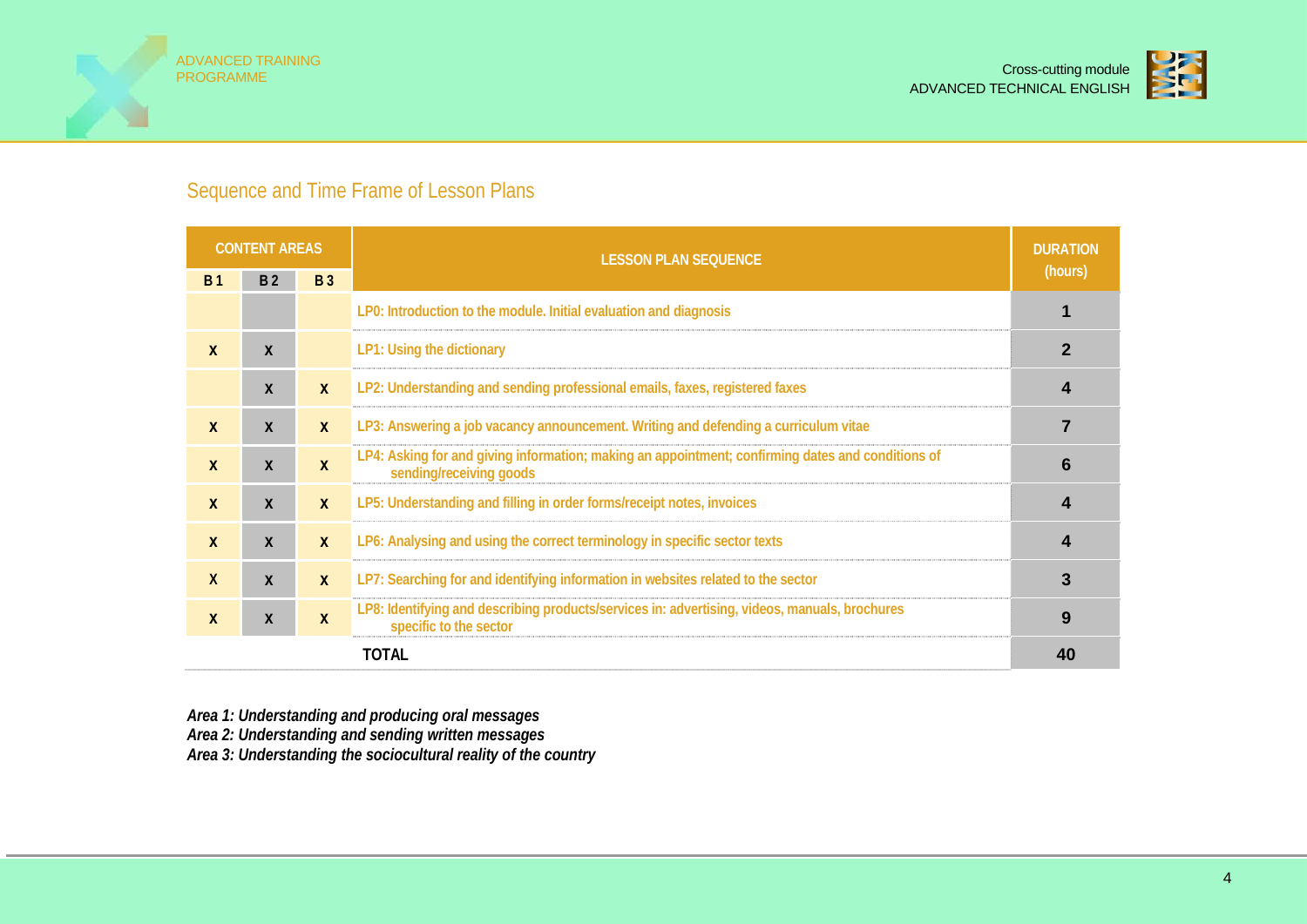



|                                            | Lesson plan 0: INTRODUCTION TO THE MODULE                                                                                                                                                                                                                                                                                                                                                                                                                                                                     |  | Duration: 1 hour |   |  |  |  |  |  |  |  |
|--------------------------------------------|---------------------------------------------------------------------------------------------------------------------------------------------------------------------------------------------------------------------------------------------------------------------------------------------------------------------------------------------------------------------------------------------------------------------------------------------------------------------------------------------------------------|--|------------------|---|--|--|--|--|--|--|--|
| Learning outcomes:<br>1.<br>2.<br>3.<br>5. | To learn how the module will proceed overall and meet the members of the group.<br>To understand the criteria that will be considered and applied by the teacher in managing the learning process.<br>To identify the student's rights and obligations in relation to the module.<br>To understand the main connections between the lesson plans of the module, and between this and the others that make it up.<br>To identify individual knowledge in relation to the material to be covered in the module. |  |                  |   |  |  |  |  |  |  |  |
|                                            | <b>CONTENTS</b>                                                                                                                                                                                                                                                                                                                                                                                                                                                                                               |  |                  |   |  |  |  |  |  |  |  |
| <b>PROCEDURAL</b>                          | Analysis of the relations existing between the modules of the cycle and the relations between the latter and the qualifications that serve as<br>$\bullet$<br>its reference.<br>Identification and recording in the appropriate format of the aspects, norms and elements addressed on the subject of disciplinary,<br>methodological, relational questions, etc.                                                                                                                                             |  | $\overline{2}$   | 3 |  |  |  |  |  |  |  |
| <b>CONCEPTUAL</b>                          | Qualifications that constitute the cycle and relation with the module.<br>Contribution of the module to achieving the cycle objectives.<br>Objectives of the module.<br>Criteria for assessing the module and the lesson plans.                                                                                                                                                                                                                                                                               |  |                  |   |  |  |  |  |  |  |  |
| <b>ATTITUDINAL</b>                         | Appreciate the importance of reaching an agreement as regards the desired behaviour from all members of the group, including the<br>teacher.<br>Rules and criteria to be followed in developing the module                                                                                                                                                                                                                                                                                                    |  |                  |   |  |  |  |  |  |  |  |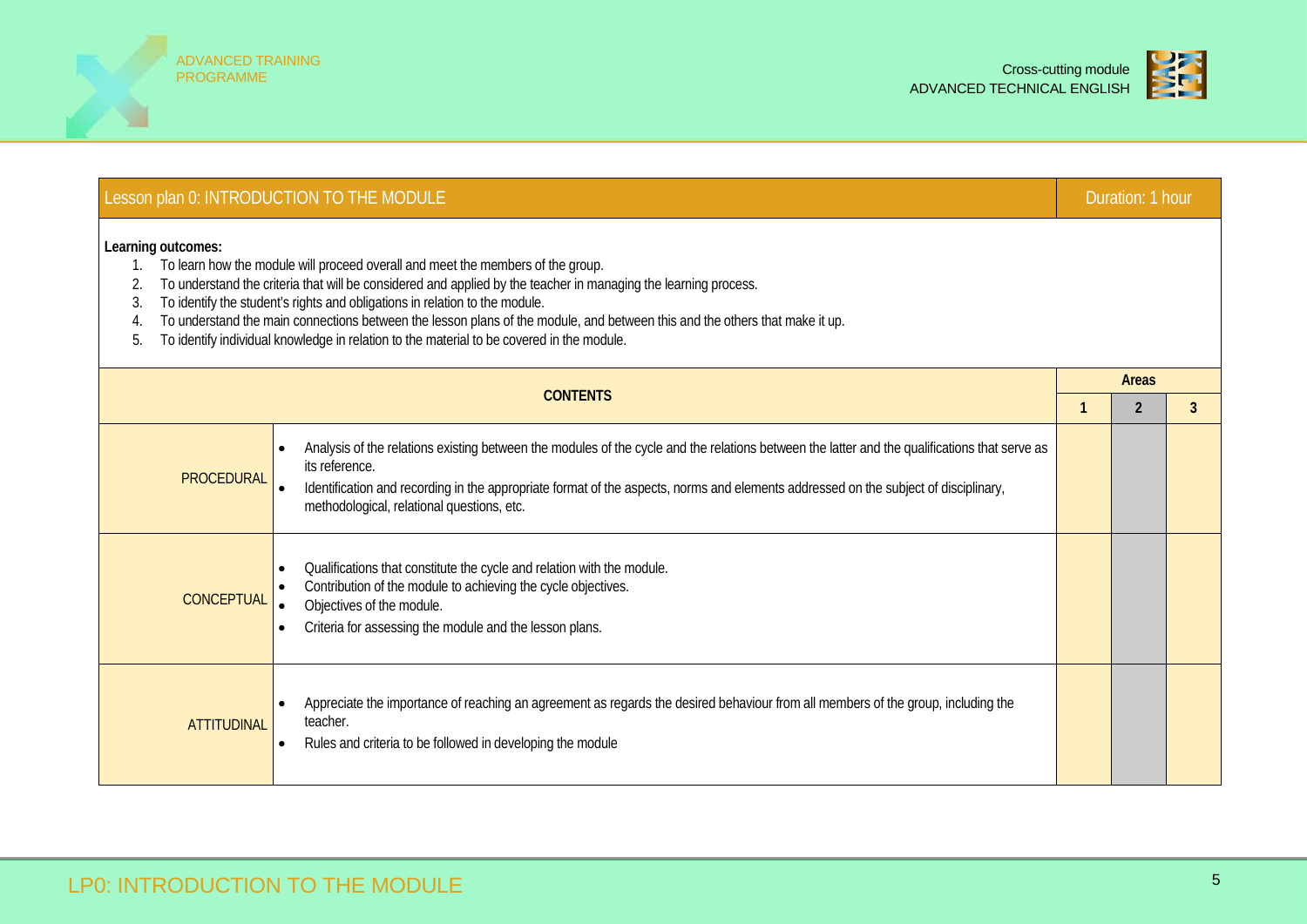



|                                                                                                             | <b>ACTIVITY</b>               |           |          |                  | <b>METHODOLOGY</b>                                                                                                                                                                                                                                                                                                                                                                               | <b>RESOURCES</b>                                                                                                                                                                                                                                          |                                                                                                                          |  |  |
|-------------------------------------------------------------------------------------------------------------|-------------------------------|-----------|----------|------------------|--------------------------------------------------------------------------------------------------------------------------------------------------------------------------------------------------------------------------------------------------------------------------------------------------------------------------------------------------------------------------------------------------|-----------------------------------------------------------------------------------------------------------------------------------------------------------------------------------------------------------------------------------------------------------|--------------------------------------------------------------------------------------------------------------------------|--|--|
| WHAT I or they will do<br>Type of activity                                                                  | <b>Objectives</b><br>Involved |           | Te       | <b>WHO</b><br>St | <b>HOW it will be done</b>                                                                                                                                                                                                                                                                                                                                                                       | Why it will be done                                                                                                                                                                                                                                       | WITH WHAT it will be done                                                                                                |  |  |
| A1 Introduction of students<br>and teacher                                                                  |                               | 10<br>min | $\chi$   | X                | The teacher and the students will each introduce<br>themselves personally. The teacher will suggest interesting<br>aspects they could mention in their introduction; however,<br>the providing of information is optional.                                                                                                                                                                       | The idea is to get to know one another and to<br>break down social barriers for improved<br>communication between the members of the<br>group.<br>This activity will not be necessary if the group<br>has been together for some time.                    | No special means are<br>required to carry it out.                                                                        |  |  |
| A2 Presentation of the<br>elements making up the<br>programme                                               | $2 - 4$                       | 10<br>min | Χ        | X                | Using a diagram or a computer-generated presentation if<br>the classroom is equipped to do so, the teacher will explain<br>the elements that make up the programme, the timetable,<br>etc.                                                                                                                                                                                                       | To ensure that the students obtain an overall<br>idea of the way the module subject is<br>programmed, its structure, relations, times and<br>durations, etc.                                                                                              | Blackboard.<br><b>Presentation in PowerPoint</b><br>or the like.<br>Time frames.<br>Photocopies with the<br>information. |  |  |
| A3 Introduction to the<br>criteria and rules that will<br>guide management of the<br>training process       | $2 - 3$                       | 10<br>min | $\times$ | X                | The teacher will give a verbal explanation of the criteria<br>that will be used to manage the teaching and learning<br>process in the classroom, using transparencies or other<br>elements to support their comments. Exams, the criteria<br>used to correct and assess; internal regulations,<br>disciplinary responsibilities, etc.<br>A time will be set aside for students to ask questions. | Students will therefore know and understand<br>how the academic, social and relationship<br>aspects function and can adapt their<br>interventions to the rules.                                                                                           | This activity can be<br>organised in the classroom<br>or class workshop and<br>requires no special<br>resources.         |  |  |
| A4-E1 Identification of<br>students' previous<br>knowledge as regards the<br>professional module at<br>hand | 5                             | 30<br>min | X        | X                | This activity can either be verbal, with the teacher asking<br>the students questions, or drawn up for the purpose as a<br>questionnaire with open questions or multiple choice<br>answers.                                                                                                                                                                                                      | Here the aim is to find out what students know<br>about the contents of the module before<br>starting to teach it. This knowledge will permit<br>the teacher to restructure the programme,<br>adapting it to the reality of the group and its<br>members. | Questionnaires.                                                                                                          |  |  |
|                                                                                                             | <b>OBSERVATIONS</b>           |           |          |                  |                                                                                                                                                                                                                                                                                                                                                                                                  |                                                                                                                                                                                                                                                           |                                                                                                                          |  |  |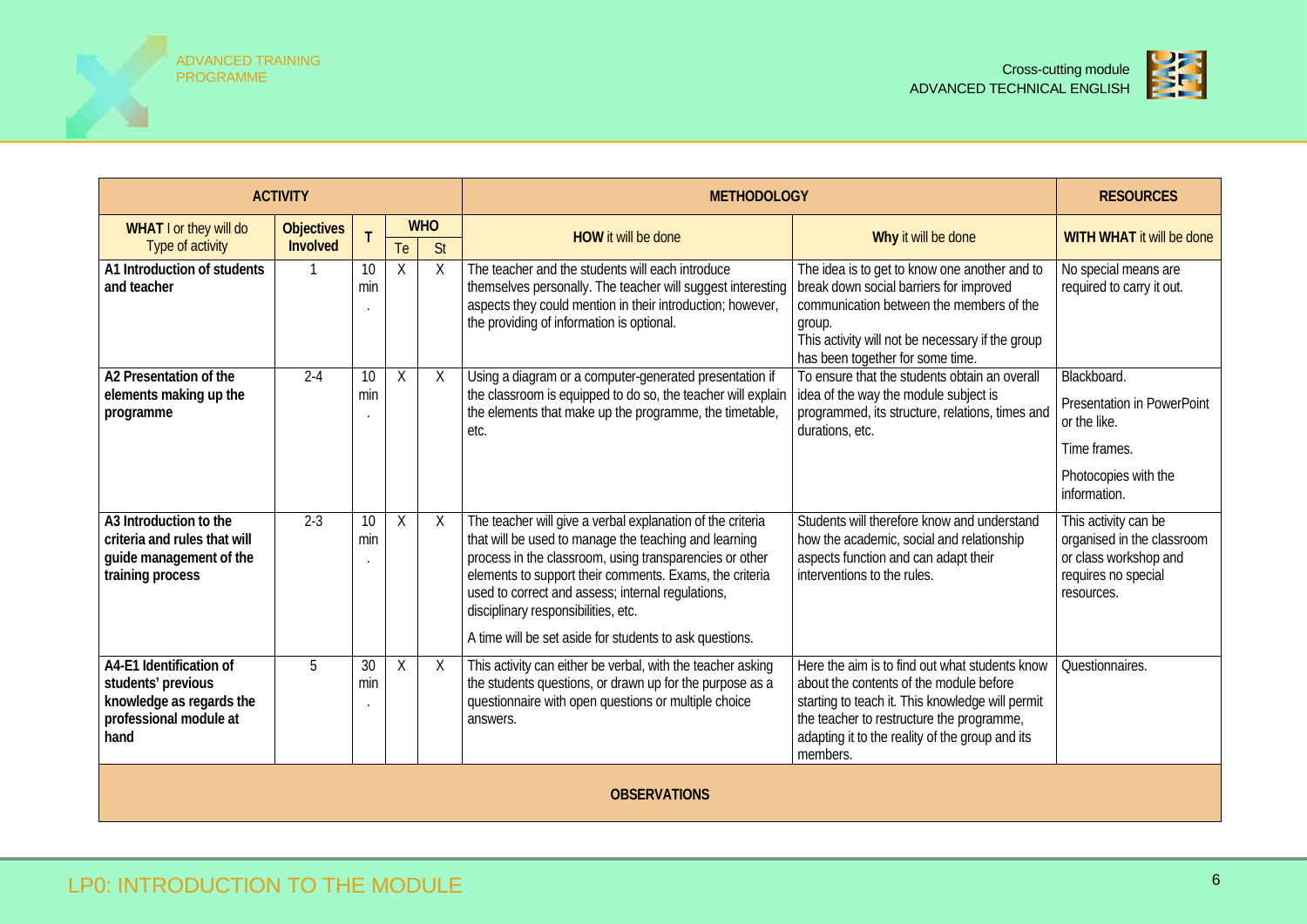



- It is sufficient to do activity A1 for one of the modules. The cycle team will decide in which module it will be done.
- Activity A4 can be still be carried out even if each of the lesson plans includes an activity involving initial assessment. Both activities are compatible and complementary. Doing the activity offers a first opportunity to learn general knowledge, although it is in each unit that the subject will be studied with greater intensity.
- The activities included in the lesson plans of this module are labelled as either teaching & learning (T) or assessment (A). Sometimes a same activity can correspond both to teaching & learning and assessment. Such activities will be expressed as (Tn-Am) and will be triple in nature. The numbers assigned to T (n) and A (m) are independent of one another.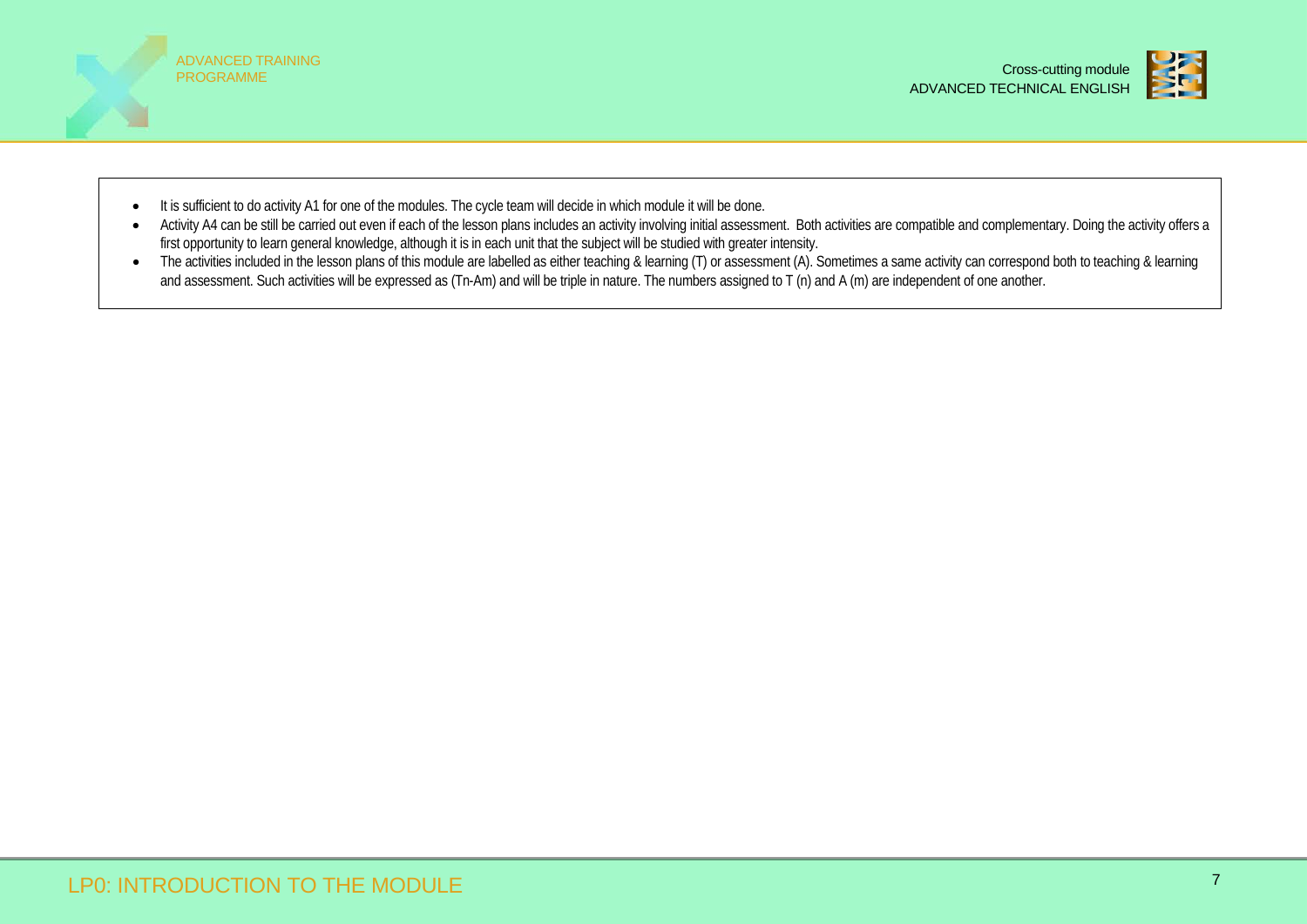



## Lesson plan 1: USING THE DICTIONARY DURATION CONTROL CONTROL CONTROL CONTROL CONTROL CONTROL CONTROL CONTROL CO

*RA1: Interprets and uses oral information related to the professional scope of the title, their personal training and the product/service offered, identifying and describing their characteristics and properties, types of companies and their location.*

*RA2: Understands and completes written documents common to the sector and to international commercial transactions: manual of characteristics and operation, order form, receipt or delivery note, invoices, claims.*

RA3: Identifies and applies professional attitudes and behaviours in situations of communication, respecting the rules of etiquette and the habits and customs established with the different *countries.*

- 1. To produce new oral words.
- 2. To identify between: abbreviations, roots, suffixes and area codes in order to understand new words.

|                                                                        |                                                                                                                                                                              |                                                                                                                                      |           |                                  | <b>CONTENTS</b>                                                                                      |                                                                                                                                                               | <b>Areas</b>     |  |  |  |
|------------------------------------------------------------------------|------------------------------------------------------------------------------------------------------------------------------------------------------------------------------|--------------------------------------------------------------------------------------------------------------------------------------|-----------|----------------------------------|------------------------------------------------------------------------------------------------------|---------------------------------------------------------------------------------------------------------------------------------------------------------------|------------------|--|--|--|
|                                                                        |                                                                                                                                                                              |                                                                                                                                      |           |                                  |                                                                                                      |                                                                                                                                                               |                  |  |  |  |
| <b>PROCEDURAL</b>                                                      | ٠                                                                                                                                                                            | Appropriate production of sounds and phonemes for sufficient understanding<br>Identification of sounds, vowel and consonant phonemes |           |                                  |                                                                                                      |                                                                                                                                                               |                  |  |  |  |
| CONCEPTUAL .                                                           |                                                                                                                                                                              | Identification of the different abbreviations used in the dictionaries, interpreting their importance.                               |           |                                  |                                                                                                      |                                                                                                                                                               |                  |  |  |  |
| <b>ATTITUDINAL</b>                                                     | Awareness of own ability to communicate in the foreign language.<br>$\bullet$<br>Respect for the habits of other cultures and societies, their customs and ways of thinking. |                                                                                                                                      |           |                                  |                                                                                                      |                                                                                                                                                               |                  |  |  |  |
|                                                                        | <b>ACTIVITY</b>                                                                                                                                                              |                                                                                                                                      |           |                                  | <b>METHODOLOGY</b>                                                                                   |                                                                                                                                                               | <b>RESOURCES</b> |  |  |  |
| WHAT I or they will do<br>Type of activity                             | <b>Objectives</b><br>involved                                                                                                                                                | Why it will be done                                                                                                                  |           | <b>WITH WHAT it will be done</b> |                                                                                                      |                                                                                                                                                               |                  |  |  |  |
| A1 Explanation of the<br>information provided<br>by the dictionary for | $1-2$                                                                                                                                                                        | 20<br>min.                                                                                                                           | Te i<br>X | <b>St</b><br>Χ                   | The teacher explains the subject and the students ask<br>questions or request additional information | To facilitate understanding of the information found<br>in dictionaries (e.g. countable and uncountable) and<br>provide help in independently pronouncing new | Dictionaries.    |  |  |  |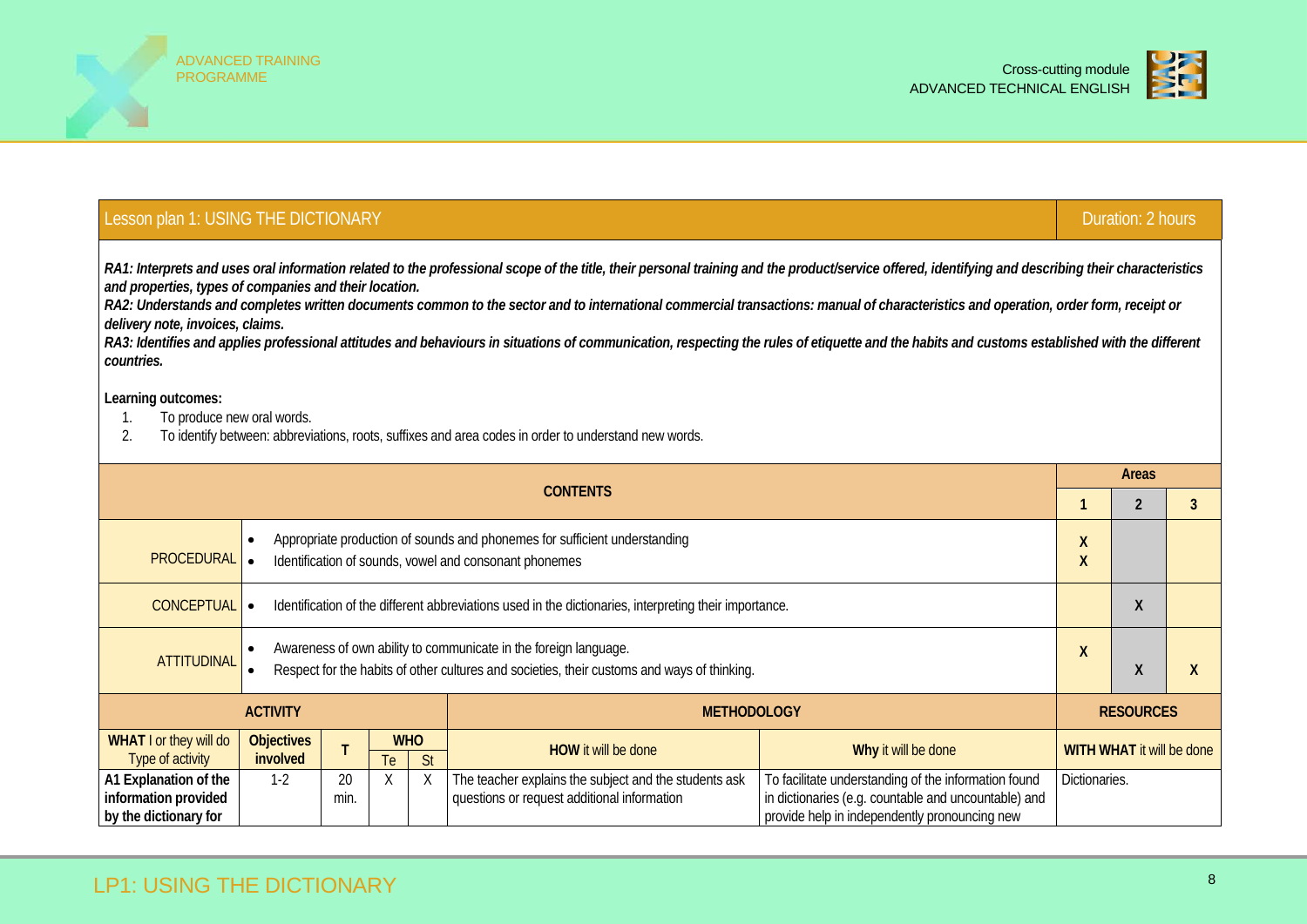



| its correct<br>interpretation.                                                                                                                                                                                                                                                                                                                                                                                                         |       |            |   |   |                                                                                                                                                                           | words.                                                                                                                                                                                                   |                                               |  |
|----------------------------------------------------------------------------------------------------------------------------------------------------------------------------------------------------------------------------------------------------------------------------------------------------------------------------------------------------------------------------------------------------------------------------------------|-------|------------|---|---|---------------------------------------------------------------------------------------------------------------------------------------------------------------------------|----------------------------------------------------------------------------------------------------------------------------------------------------------------------------------------------------------|-----------------------------------------------|--|
| A2 Presentation of<br>the more common<br>online dictionaries<br>and their full range of<br>possibilities.                                                                                                                                                                                                                                                                                                                              | $1-2$ | 20<br>min. | Χ | X | The teacher explains the various online dictionaries<br>and their possibilities as regards their audio and written<br>formats. The teacher answers the students' queries. | Same purpose as A1.<br>To make students aware of the possibilities so that<br>they can use these dictionaries at a later date.                                                                           | Online consultation.                          |  |
| A3-E1 Explanation of<br>the most important<br>English language<br>phonemes.                                                                                                                                                                                                                                                                                                                                                            |       | 40<br>min. | Χ | X | Oral explanation, providing audio examples with<br>different voices (men/women) and setting the students<br>oral production exercises.                                    | So that the students are able to pronounce English<br>in an understandable fashion, even when it comes to   Dictionaries.<br>unknown words.<br>To make continuous assessment of the learning<br>process. | Available audio material.                     |  |
| E2 Specific<br>assessment activity                                                                                                                                                                                                                                                                                                                                                                                                     | $1-2$ | 40<br>min. |   | X | The teacher asks students to look for or solve situations<br>to which the explanations will be applied.                                                                   | To establish the degree of independence acquired in<br>using the dictionary                                                                                                                              | Exercises and/or possible<br>oral recordings. |  |
| <b>OBSERVATIONS</b>                                                                                                                                                                                                                                                                                                                                                                                                                    |       |            |   |   |                                                                                                                                                                           |                                                                                                                                                                                                          |                                               |  |
| The given time frame is provided for guidance purposes only. Teachers must adapt it to the characteristics and requirements of each group and their learning progress. They must also consider<br>$\bullet$<br>whether the activities differ in time and even if it is advisable to intercalate other kinds of activities. For example: in the first days of class, 5 minutes of phonetics before proceeding with other<br>activities. |       |            |   |   |                                                                                                                                                                           |                                                                                                                                                                                                          |                                               |  |

• It would also be possible to carry out Activity 3 simultaneously with the proposed E1 assessment activity.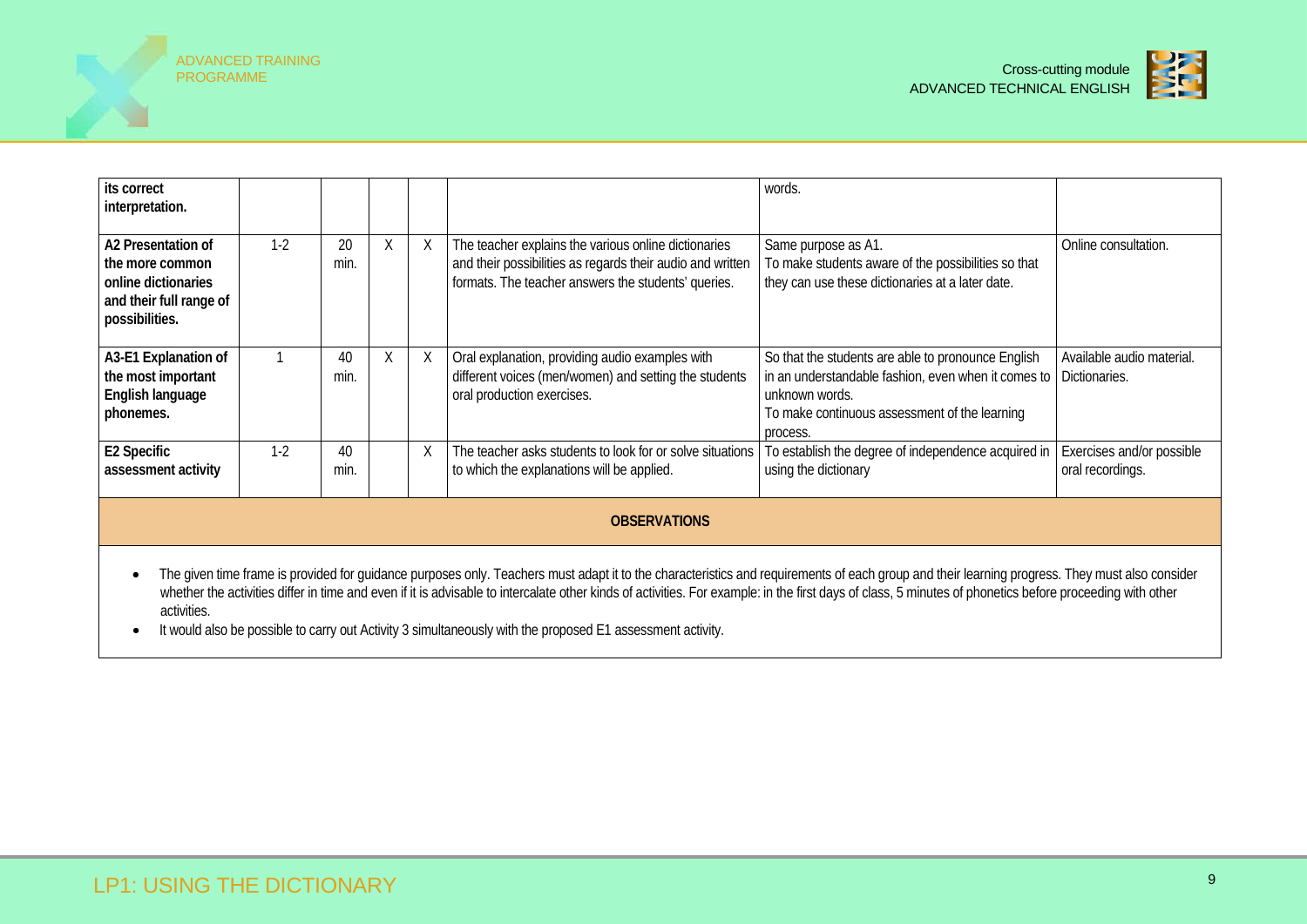



## Lesson plan 2: UNDERSTANDING AND SENDING PROFESSIONAL EMAILS, FAXES AND REGISTERED FAXES DURATION: 4 hours

RA2: Understands and completes written documents common to the sector and to international commercial transactions: manual of characteristics and operation, order form, receipt or *delivery note, invoices, claims.*

RA3: Identifies and applies professional attitudes and behaviours in situations of communication, respecting the rules of etiquette and the habits and customs established with the different *countries.*

- 1. To identify basic grammatical and lexicographic resources.
- 2. To suitably identify and use the specific professional terminology and vocabulary.
- 3. To understand and use the most common telematics systems: fax, email, registered fax.<br>4. To distinguish between and apply the appropriate courtesy formulas to the document at h
- To distinguish between and apply the appropriate courtesy formulas to the document at hand.

|                    | <b>CONTENTS</b>                                                                                                                                                                                                                                                                                                                                                                                                         |  |        |  |  |  |  |  |  |  |
|--------------------|-------------------------------------------------------------------------------------------------------------------------------------------------------------------------------------------------------------------------------------------------------------------------------------------------------------------------------------------------------------------------------------------------------------------------|--|--------|--|--|--|--|--|--|--|
|                    |                                                                                                                                                                                                                                                                                                                                                                                                                         |  |        |  |  |  |  |  |  |  |
| PROCEDURAL         | Lexical selection, selection of syntactic structures for their appropriate use.<br>Understanding messages in different formats:<br>$\bullet$<br>Differentiation between the times referred to: before, afterwards, at the same time.<br>Creation of simple texts for their use in telematics systems.<br>Use of formal and functional resources in situations requiring social and professional behaviour.<br>$\bullet$ |  | X      |  |  |  |  |  |  |  |
| <b>CONCEPTUAL</b>  | Specific sector terminology.<br>Peculiarities of computer use.<br>Etiquette in professional documents.<br>$\bullet$                                                                                                                                                                                                                                                                                                     |  |        |  |  |  |  |  |  |  |
| <b>ATTITUDINAL</b> | Respect for the customs of other cultures and societies and their way of thinking.<br>Appreciation of the need to be coherent when writing texts.                                                                                                                                                                                                                                                                       |  | X<br>X |  |  |  |  |  |  |  |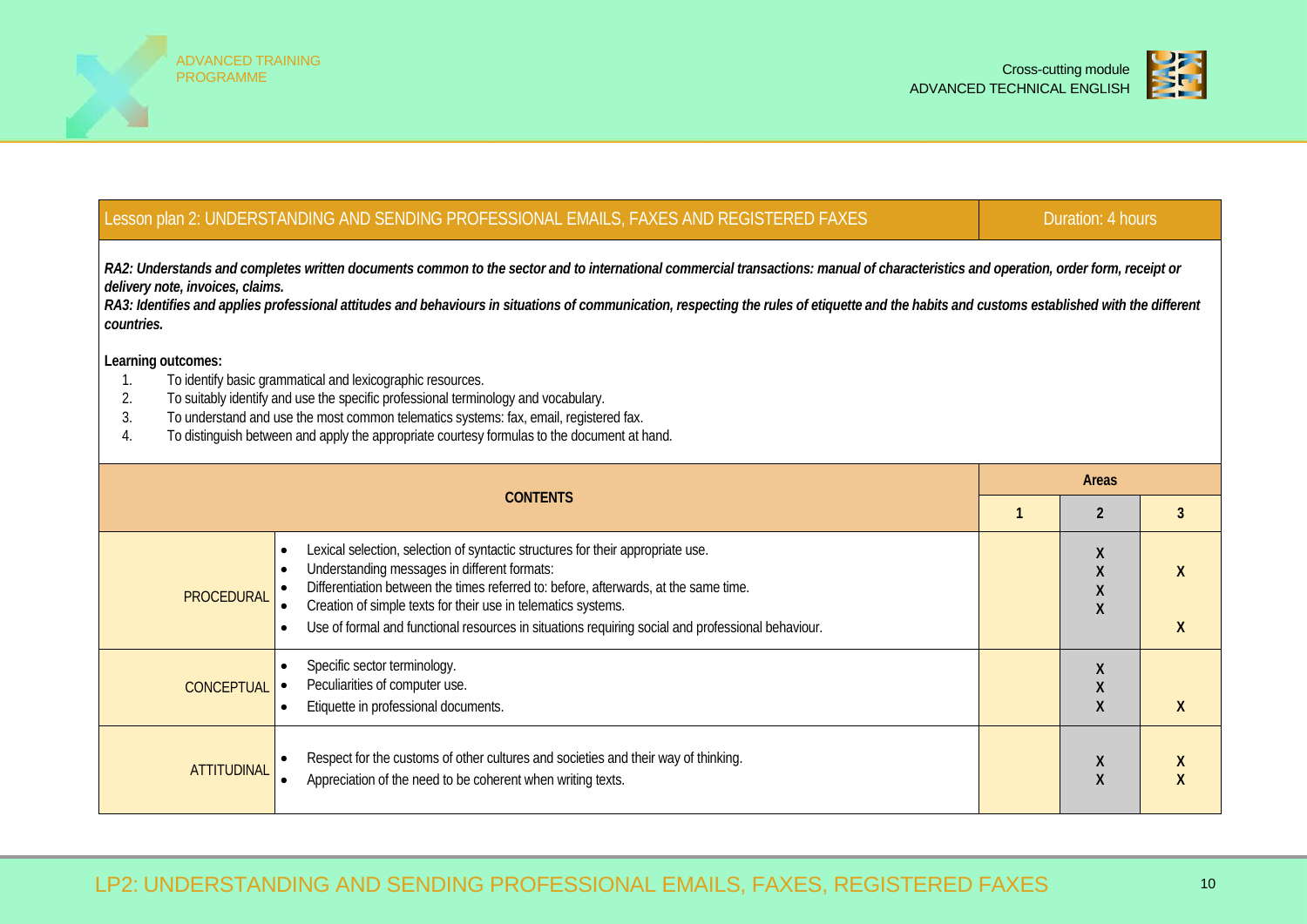



|                                                                                                                                                     | <b>ACTIVITY</b>       |            |            |           | <b>METHODOLOGY</b>                                                                                                                                                      | <b>RESOURCES</b>                                                                                                                                                                           |                                                                                                                                        |
|-----------------------------------------------------------------------------------------------------------------------------------------------------|-----------------------|------------|------------|-----------|-------------------------------------------------------------------------------------------------------------------------------------------------------------------------|--------------------------------------------------------------------------------------------------------------------------------------------------------------------------------------------|----------------------------------------------------------------------------------------------------------------------------------------|
| WHAT I or they will do                                                                                                                              | <b>Objective</b><br>S |            | <b>WHO</b> |           | HOW we will do it                                                                                                                                                       | WHY we will do it                                                                                                                                                                          | WITH WHAT we will do it                                                                                                                |
| Type of activity                                                                                                                                    | involved              |            | Te         | <b>St</b> |                                                                                                                                                                         |                                                                                                                                                                                            |                                                                                                                                        |
| A1 Explanation of and<br>practice with<br>grammatical<br>resources: verbal<br>tenses, expressions,<br>prepositions, adverbs,<br>etc.                |                       | $1h$ .     | Χ          | Χ         | Having received explanations from the teacher in<br>the shape of written or computer exercises, the<br>students will test their knowledge.                              | To be able to write messages using correct<br>grammar to ensure that they will be<br>understood in professional situations.                                                                | Written and/or computer means, manuals,<br>etc.                                                                                        |
| A2 Explanation and<br>demonstration of how<br>to use telematics<br>systems in common<br>sector activities.                                          | $\mathbf{3}$          | 30<br>min. | X          | X         | Through explanations; using documents and other<br>media                                                                                                                | To understand the importance of the medium<br>used and differentiate between the type of text<br>required by each situation depending on the<br>product or service supplied in the sector. | Real-life material collected from the sector.                                                                                          |
| A3 Explanatory<br>presentation of the<br>terminology used in<br>the sector and written<br>language etiquette for<br>use with telematics<br>systems. | $2 - 4$               | $1h$ .     | Χ          | Χ         | Using the explanation and examples given by the<br>teacher, answering students' queries and drawing<br>a comparison with similar situations in their mother<br>tongues. | To compare differences and similarities in the<br>different countries and to memorize common<br>sector vocabulary in English.                                                              | Exercises and materials related to the<br>subject: brochures, description of the<br>service in advertising; fax, e-mail texts,<br>etc. |
| A4-E1 Exercise<br>consisting of<br>interpreting messages<br>received by telematics<br>systems                                                       | $2 - 3 - 4$           | 30<br>min. | $\times$   | Χ         | Accessing materials used in the professional<br>speciality collected by the teacher and students.                                                                       | To appropriately interpret the texts,<br>understanding the socio-cultural implications in<br>each country.<br>To observe and assess the learning progress<br>made.                         | Real-life material collected in the sector.                                                                                            |
| A5-E2 Practical guide<br>to writing simple fax,                                                                                                     | $2 - 3 - 4$           | $1h$ .     | Χ          |           | The activity can begin with filling in the spaces in<br>texts, or with placing written formulas and                                                                     | To give students confidence, knowing that<br>they have the resources to do the job.                                                                                                        | Exercises: fill in the spaces, arrange the<br>sentences, etc.                                                                          |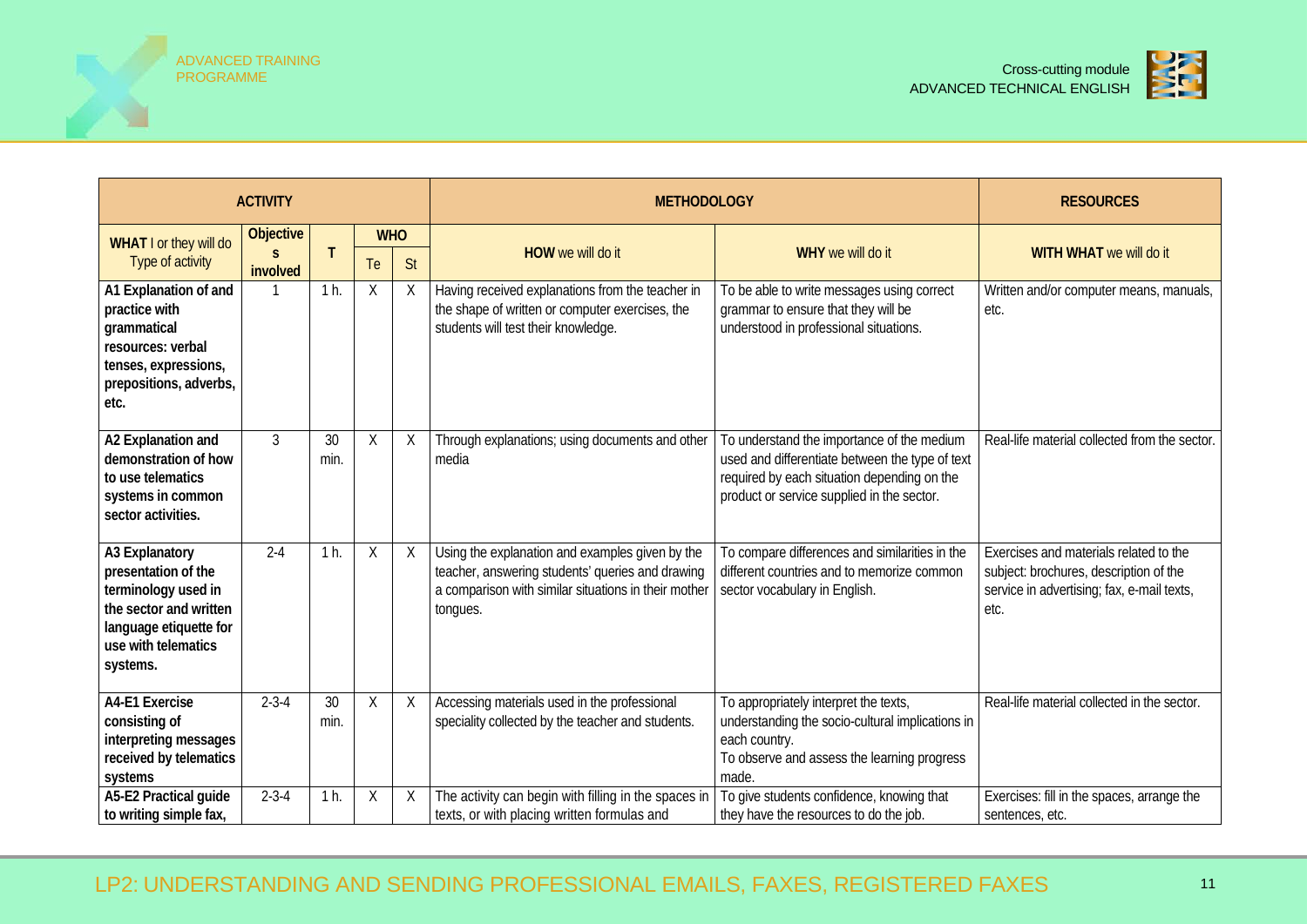



| registered fax and<br>email texts on sector<br>contents using the<br>appropriate business<br>terms and etiquette.                                                                                                                                                                                                                                                                                                 |  |  |  |  | sentences in the correct order, followed by<br>writing a complete e-mail (fax, registered fax) to<br>deal with a professional situation set by the<br>teacher. | - To assess the learning outcomes | - Working in teams who will send one<br>another real texts to solve a specific sector<br>situation set by the teacher. |
|-------------------------------------------------------------------------------------------------------------------------------------------------------------------------------------------------------------------------------------------------------------------------------------------------------------------------------------------------------------------------------------------------------------------|--|--|--|--|----------------------------------------------------------------------------------------------------------------------------------------------------------------|-----------------------------------|------------------------------------------------------------------------------------------------------------------------|
| <b>OBSERVATIONS</b>                                                                                                                                                                                                                                                                                                                                                                                               |  |  |  |  |                                                                                                                                                                |                                   |                                                                                                                        |
| Each teacher will observe the characteristics and necessities of the group to decide if each activity should be carried out in a continued fashion, or if it is preferable to spread it out over time and<br>intercalate other activities. For example, the grammatical content can be revised for 10 minutes spread over several days, intercalating exercises to prompt the understanding and writing of texts. |  |  |  |  |                                                                                                                                                                |                                   |                                                                                                                        |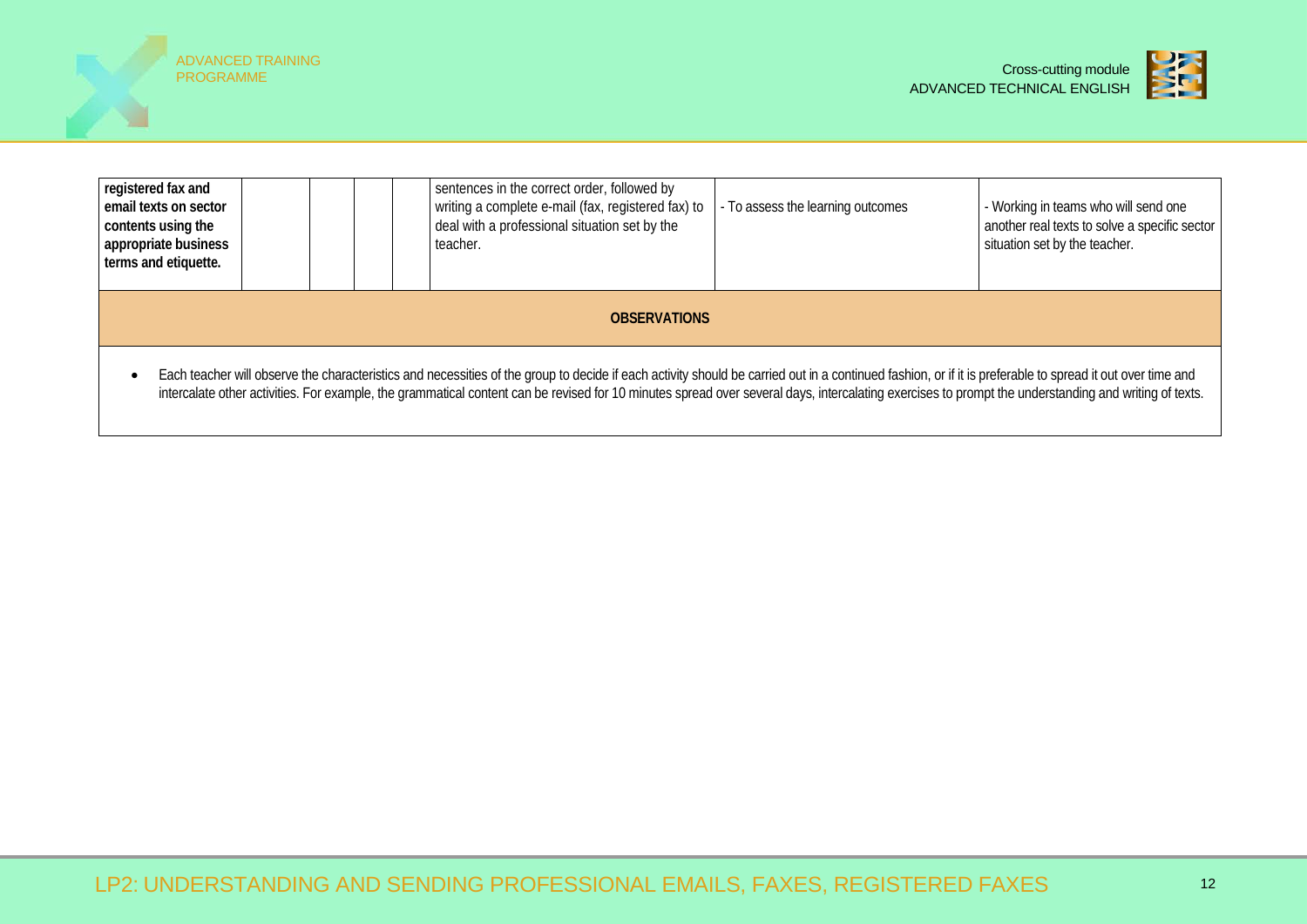



#### Lesson plan 3: ANSWERING A JOB VACANCY ANNOUNCEMENT. WRITING AND DEFENDING A CURRICULUM VITAE Duration: 7 hours *RA1: Interprets and uses oral information related to the professional scope of the title, their personal training and the product/service offered, identifying and describing their characteristics and properties, types of companies and their location. RA2: Understands and completes written documents common to the sector and to international commercial transactions: manual of characteristics and operation, order form, receipt or delivery note, invoices, claims.* RA3: Identifies and applies professional attitudes and behaviours in situations of communication, respecting the rules of etiquette and the habits and customs established with the different *countries.* **Learning outcomes:** 1. To prepare a personal presentation for a job interview. 2. To describe the skills to be developed in the work environment.<br>3. To identify the iobs and positions associated to the profile. To identify the jobs and positions associated to the profile. 4. To break down and describe the process of a job they are skilled to do, explaining the different tasks to be carried out. 5. To describe the skills to be developed in the work environment. 6. To draw up a curriculum vitae to present their professional training and skills according to the guidelines used in European countries. 7. To describe the social and professional etiquette and norms of the country. 8. To request that another person repeat something they have said or part of it in a different way when considered necessary. **CONTENTS Areas 1 2 3 PROCEDURAL** Writing coherent texts. • Understanding the sections of an oral or written job offer associated to the student's professional environment. • Writing an application for a job suited to their characteristics: curriculum vitae and covering letter. • Preparation for a job interview, how to describe their education and personal motivation. • Use of formal and functional resources in situations that require social and professional behaviour in order to convey a good corporate image. • Selection and use of spoken linguistic markers for social engagement, common courtesy and differences in register. • Lexical selection, selection of syntactic structures, and selection of relevant content for their proper use. • Maintain and follow oral discourse: support, making it clear that they understand, asking for clarification, etc. **X X X X X X X X X**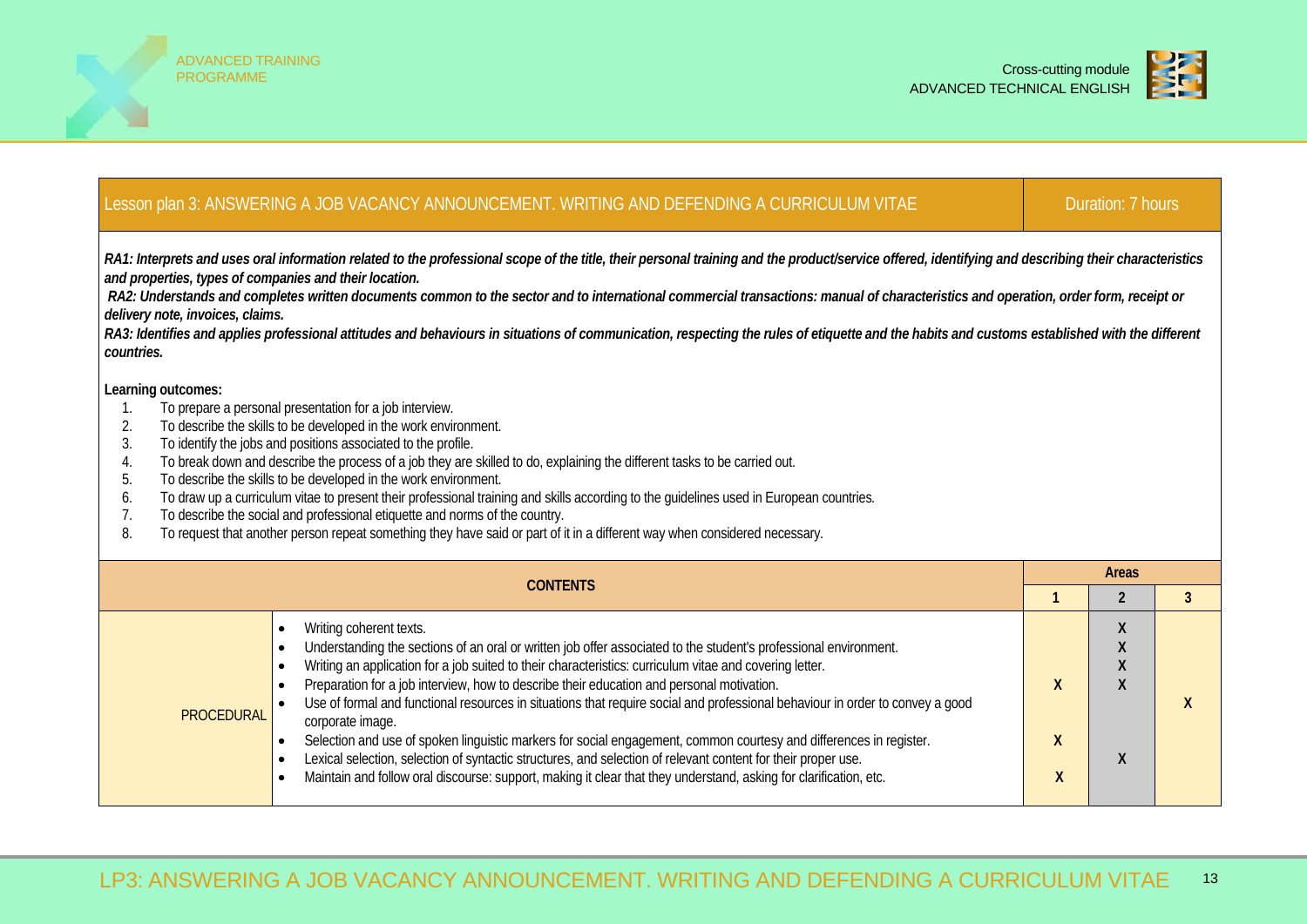ADVANCED TRAINING



| <b>CONCEPTUAL</b>                                                                                                                                                                                                                                      | Thematic sections of a job interview<br>Language registers.<br>$\bullet$<br>European Curriculum Vitae model.<br>$\bullet$<br>Skills, jobs and positions associated to the education cycle.<br>The most significant social and professional elements of English-speaking countries. |                |                    |                  |                                                                                                                                                                                                                                                                                                                                                                                                                                                                                                                                                                                 |                                                                                                                                                       |  |                                  |                   |
|--------------------------------------------------------------------------------------------------------------------------------------------------------------------------------------------------------------------------------------------------------|------------------------------------------------------------------------------------------------------------------------------------------------------------------------------------------------------------------------------------------------------------------------------------|----------------|--------------------|------------------|---------------------------------------------------------------------------------------------------------------------------------------------------------------------------------------------------------------------------------------------------------------------------------------------------------------------------------------------------------------------------------------------------------------------------------------------------------------------------------------------------------------------------------------------------------------------------------|-------------------------------------------------------------------------------------------------------------------------------------------------------|--|----------------------------------|-------------------|
| Respect for and interest in understanding and being understood orally and in writing.<br>Respect for customs and ways of thinking.<br><b>ATTITUDINAL</b><br>Appreciation of sociocultural norms and etiquette in international relations.<br>$\bullet$ |                                                                                                                                                                                                                                                                                    |                |                    |                  |                                                                                                                                                                                                                                                                                                                                                                                                                                                                                                                                                                                 |                                                                                                                                                       |  |                                  | X<br>$\mathsf{X}$ |
|                                                                                                                                                                                                                                                        | <b>ACTIVITY</b>                                                                                                                                                                                                                                                                    |                | <b>METHODOLOGY</b> |                  |                                                                                                                                                                                                                                                                                                                                                                                                                                                                                                                                                                                 |                                                                                                                                                       |  | <b>RESOURCES</b>                 |                   |
| WHAT I or they will do<br>Type of activity                                                                                                                                                                                                             | <b>Objectives</b><br>involved                                                                                                                                                                                                                                                      | T              | Te                 | <b>WHO</b><br>St | HOW we will do it                                                                                                                                                                                                                                                                                                                                                                                                                                                                                                                                                               | WHY we will do it                                                                                                                                     |  | WITH WHAT we will do it          |                   |
| A1 Presentation of the<br>European Curriculum Vitae<br>model                                                                                                                                                                                           | $3-6-7$                                                                                                                                                                                                                                                                            | $1h$ .         | X                  | X                | Reading a CV with the students, thereby permitting<br>the teacher to establish the extent of their general<br>understanding.<br>Working on different sections of the CV, including<br>linguistic competence according to European levels<br>(language passport), and indicating equivalences<br>between studies in the student's country and in a<br>European country.<br>The teacher will stress the parts of the CV that are<br>most closely related to the professions, jobs and<br>competences to be developed within the<br>professional profile referred to in the title. | To be able to provide references to and<br>describe the competences that may be<br>required for a job corresponding to their<br>professional profile. |  | Internet examples or photocopies |                   |
| A2-E1 Creation of a<br>personal CV according to<br>the European model<br>quidelines                                                                                                                                                                    | $3-6-7$                                                                                                                                                                                                                                                                            | 1 <sub>h</sub> | $\sf X$            | X                | By following the model proposed in all sections,<br>each person will create their own CV, applying the<br>equivalents explained for diplomas obtained in every<br>country.                                                                                                                                                                                                                                                                                                                                                                                                      |                                                                                                                                                       |  | Online or photocopied sample CV. |                   |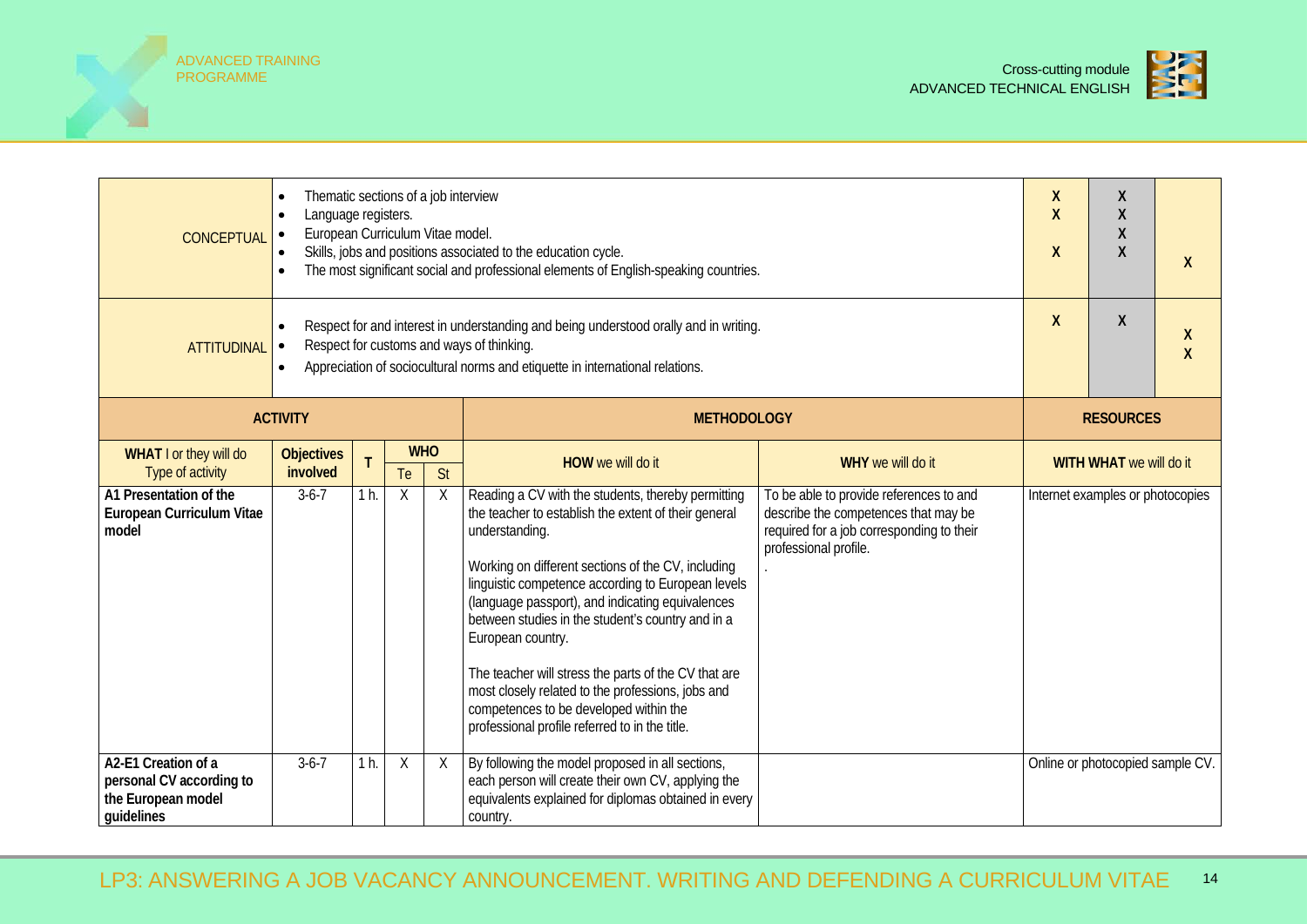



| A3-E2 Presentation and<br>analysis of a job offer either<br>in a written announcement<br>or in video format (online). | $2 - 3 - 5 - 7$     | 1 h. | Χ       | X | Analysing job vacancies in the UK press or<br>television referring to the professional sector,<br>studying the different sections of the offer and<br>relating them to the content of the student's CV.<br>The teacher will underline the most important<br>requirements of the vacancy (skills, tasks, functions)<br>with independently-sourced information about the<br>company offering the position, looking at the<br>conditions, wages, bonuses, times, travel involved,<br>etc. | To be able to recognise the offers adapted to<br>their individual training and qualities and reject<br>those that are not suitable.<br>To be aware of their training strengths and<br>weaknesses for entering the job market.<br>To assess the ability to understand.                                                                  | Press,<br>Internet, company websites.                           |
|-----------------------------------------------------------------------------------------------------------------------|---------------------|------|---------|---|----------------------------------------------------------------------------------------------------------------------------------------------------------------------------------------------------------------------------------------------------------------------------------------------------------------------------------------------------------------------------------------------------------------------------------------------------------------------------------------|----------------------------------------------------------------------------------------------------------------------------------------------------------------------------------------------------------------------------------------------------------------------------------------------------------------------------------------|-----------------------------------------------------------------|
| A4 Analysis of a covering<br>letter to accompany a CV<br>sent in reply to a job<br>vacancy.                           | $1 - 2 - 3 - 5 - 7$ | 1 h. | Χ       | X | To study one or several models of covering letter,<br>identifying the different parts and recognising the<br>etiquette used.<br>To connect the requirements of the announcement<br>to the paragraphs that refer to it.<br>To underline the strong points of the individual CV,<br>studying how they are reflected in the letter and how<br>they relate to the vacancy.                                                                                                                 | To relate market demands to individual<br>training and experience with the focus on their<br>professional future.                                                                                                                                                                                                                      | Models of letters existing in real-<br>life methods or material |
| A5-E3 Write a covering<br>letter in response to a job<br>vacancy announcement to<br>accompany the student's<br>CV.    | $1-2-3-5-7$         | 1 h. | $\sf X$ | X | Based on the models proposed, each student will<br>write a personal covering letter to accompany their<br>CV in response to a specific job vacancy.<br>Underscoring the strongest points of the curriculum<br>vitae (training, specific experiences in the<br>professional field in question, languages, etc.) as<br>regards the vacancy requirements.                                                                                                                                 | To relate job market demands to individual<br>training and experience with the focus on their<br>professional future.<br>To gain awareness of their possibilities in the<br>working world.<br>To assess progress in learning based on<br>adaptation to the CV, to the announcement,<br>and to how well or badly the letter is written. | Models of letters and vacancy<br>announcements.                 |
| A6 Job interview<br>preparation                                                                                       | $1 - 2 - 4 - 5 - 8$ | 1 h. | Χ       | X | Based on the observation of oral interviews (real or<br>pretend), distinguishing the following parts:<br>Information about the company, the job, its                                                                                                                                                                                                                                                                                                                                   | To become aware of their possibilities when<br>participating in a real interview.<br>To appropriately handle any situations that                                                                                                                                                                                                       | Real or mock material for learning<br>purposes.                 |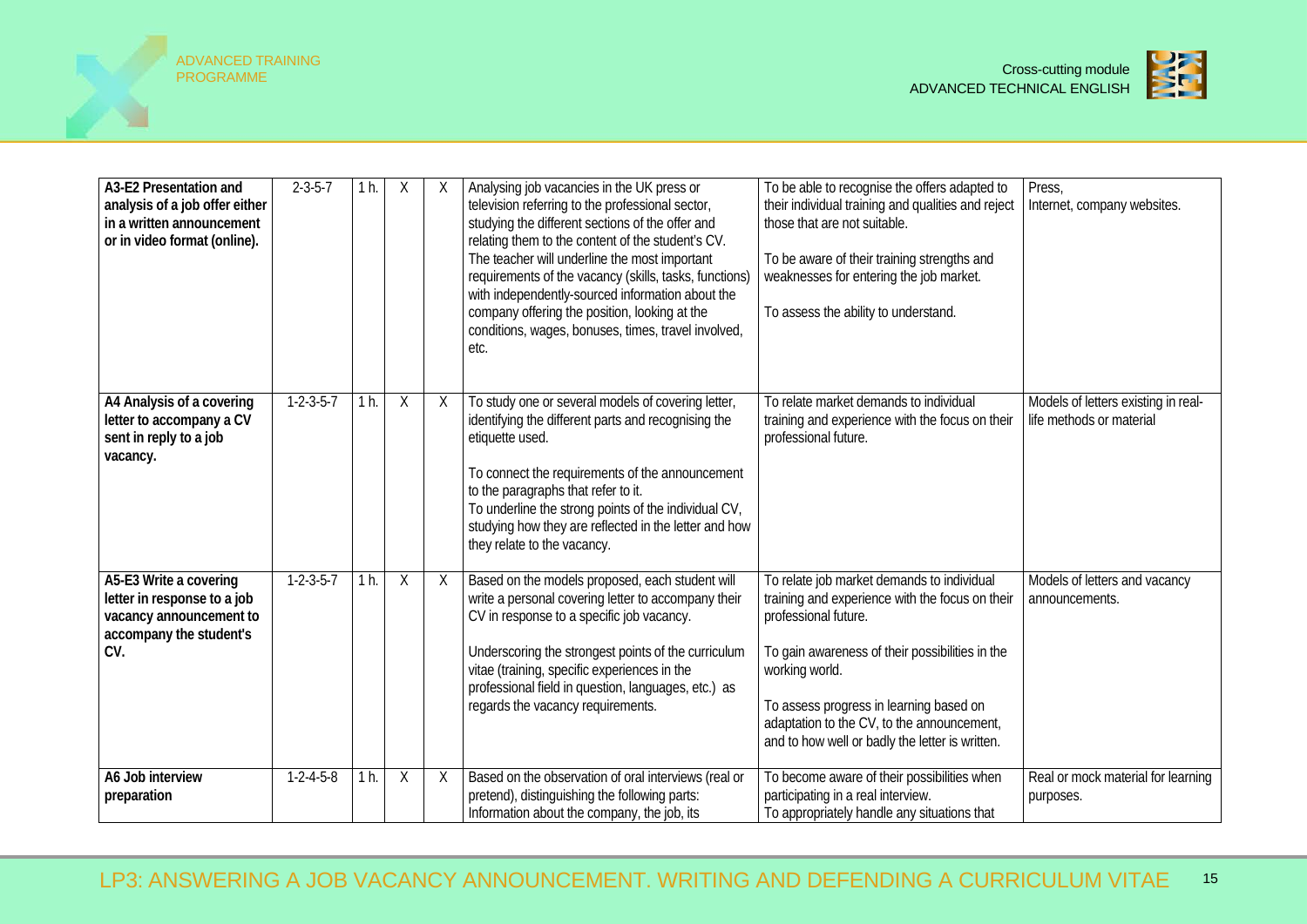



|                                                                                                                                                                                                                                                                                                                                                                                                      |                     |      |   |  | conditions.<br>2. Presentation of the CV, highlighting its most<br>relevant aspects.<br>3. Additional questions about the job and its<br>conditions: workplace, travel, sequence of the<br>different tasks to be carried out at the work station,<br>etc.<br>4. Etiquette and socio-cultural customs. | may arise.                                                                                                                                                                                |                                                                                                                                                                                    |  |  |
|------------------------------------------------------------------------------------------------------------------------------------------------------------------------------------------------------------------------------------------------------------------------------------------------------------------------------------------------------------------------------------------------------|---------------------|------|---|--|-------------------------------------------------------------------------------------------------------------------------------------------------------------------------------------------------------------------------------------------------------------------------------------------------------|-------------------------------------------------------------------------------------------------------------------------------------------------------------------------------------------|------------------------------------------------------------------------------------------------------------------------------------------------------------------------------------|--|--|
| A7- E4 What to do at a job<br>interview                                                                                                                                                                                                                                                                                                                                                              | $1 - 2 - 4 - 5 - 8$ | 1 h. | X |  | Instructed by the teacher, in teams of 2 (interviewer<br>and interviewee), proceed with a mock interview that<br>the teacher can film if desired for the purposes of<br>analysis, evaluation and correction.                                                                                          | To become aware of their possibilities when<br>participating in a real interview.<br>To appropriately handle any situations that<br>may arise.<br>To assess what the student has learned. | The same as in the previous<br>activity, plus aspects provided by<br>the teacher: types of questions<br>that can be asked, etiquette to be<br>followed, tone of voice to use, etc. |  |  |
|                                                                                                                                                                                                                                                                                                                                                                                                      |                     |      |   |  |                                                                                                                                                                                                                                                                                                       |                                                                                                                                                                                           |                                                                                                                                                                                    |  |  |
| <b>OBSERVATIONS</b>                                                                                                                                                                                                                                                                                                                                                                                  |                     |      |   |  |                                                                                                                                                                                                                                                                                                       |                                                                                                                                                                                           |                                                                                                                                                                                    |  |  |
| The teacher will decided on the most suitable moment of the programme to address this Lesson plan. It has been introduced as no. 3 for inclusion in the first three months, which is when students<br>in the BAC who wish to apply for a job placement in a foreign company must go ahead and do so. This is why we consider it necessary to have learned how to write a CV beforehand. In the event |                     |      |   |  |                                                                                                                                                                                                                                                                                                       |                                                                                                                                                                                           |                                                                                                                                                                                    |  |  |

of no such need, the unit can be left until the second or third quarter.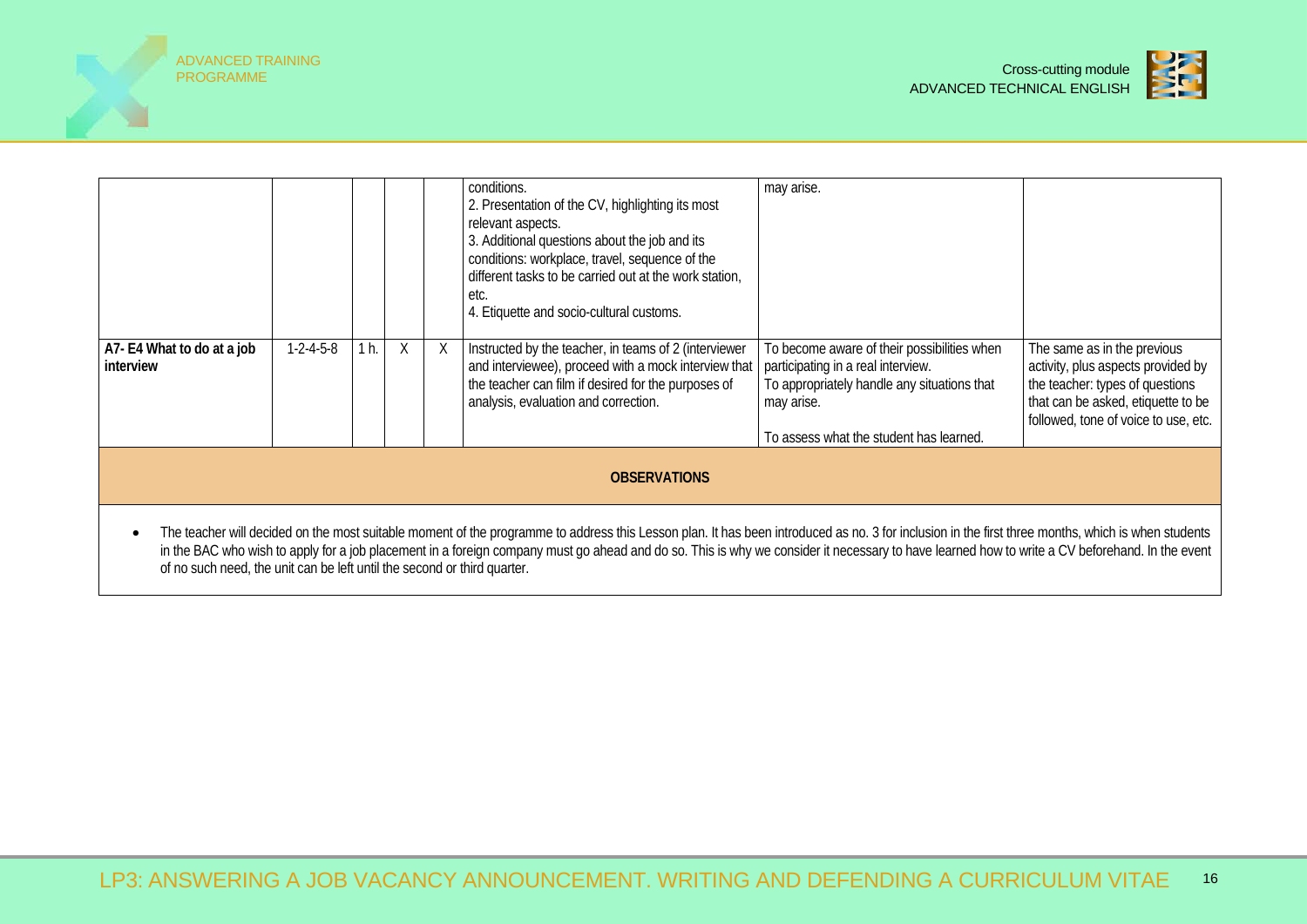



#### Lesson plan 4: ASKING FOR AND GIVING INFORMATION: ARRANGING AN APPOINTMENT, CONFIRMING DATES. G FOR AND GIVING INFORMATION. ARRANGING AN APPOINTMENT, CONFIRMING DATES.<br>AND CONDITIONS OF SENDING/RECEIVING GOODS *RA1: Interprets and uses oral information related to the professional scope of the title, their personal training and the product/service offered, identifying and describing their characteristics and properties, types of companies and their location.* RA2: Understands and completes written documents common to the sector and to international commercial transactions: manual of characteristics and operation, order form, receipt or *delivery note, invoices, claims.* RA3: Identifies and applies professional attitudes and behaviours in situations of communication, respecting the rules of etiquette and the habits and customs established with the different *countries.* **Learning outcomes:** 1. To recognise the purpose of messages sent directly, over the telephone, or by any other oral means. 2. To communicate accurate and specific oral messages to deal with specific situations: ask for information, an appointment, dates and conditions of sending/receiving goods. 3. To request that a person repeat something they have said or part of it when considered necessary. 4. To apply the etiquettes and norms of social relations in the foreign country. **CONTENTS Areas 1 2 3** PROCEDURAL • Identification of direct, telephone and recorded messages. • Selection of registers used in delivering oral messages. • Maintaining and following oral discourse: support, demonstration of understanding, request for clarification, etc. • Appropriate production of sounds and phonemes to make themselves sufficiently understood. • Understanding the most important cultural elements for each communication situation. **X X X X X CONCEPTUAL** Specific sector terminology. • Grammar resources: verb tenses, adverbs, prepositions, prepositional and adverbial phrases, indirect style. • Vowel and consonant sounds and phonemes. Combinations and groups. **X X X X X ATTITUDINAL** • Awareness of the importance of the foreign language in the professional world. • Awareness of own ability to communicate in the foreign language. • Respect for and interest in making oneself understood. • Appreciation and respect for the rules of courtesy and differences in register corresponding to each language and in international relations. **X X**  $\begin{array}{c} \begin{array}{c} x \\ y \end{array} \end{array}$ **X X X**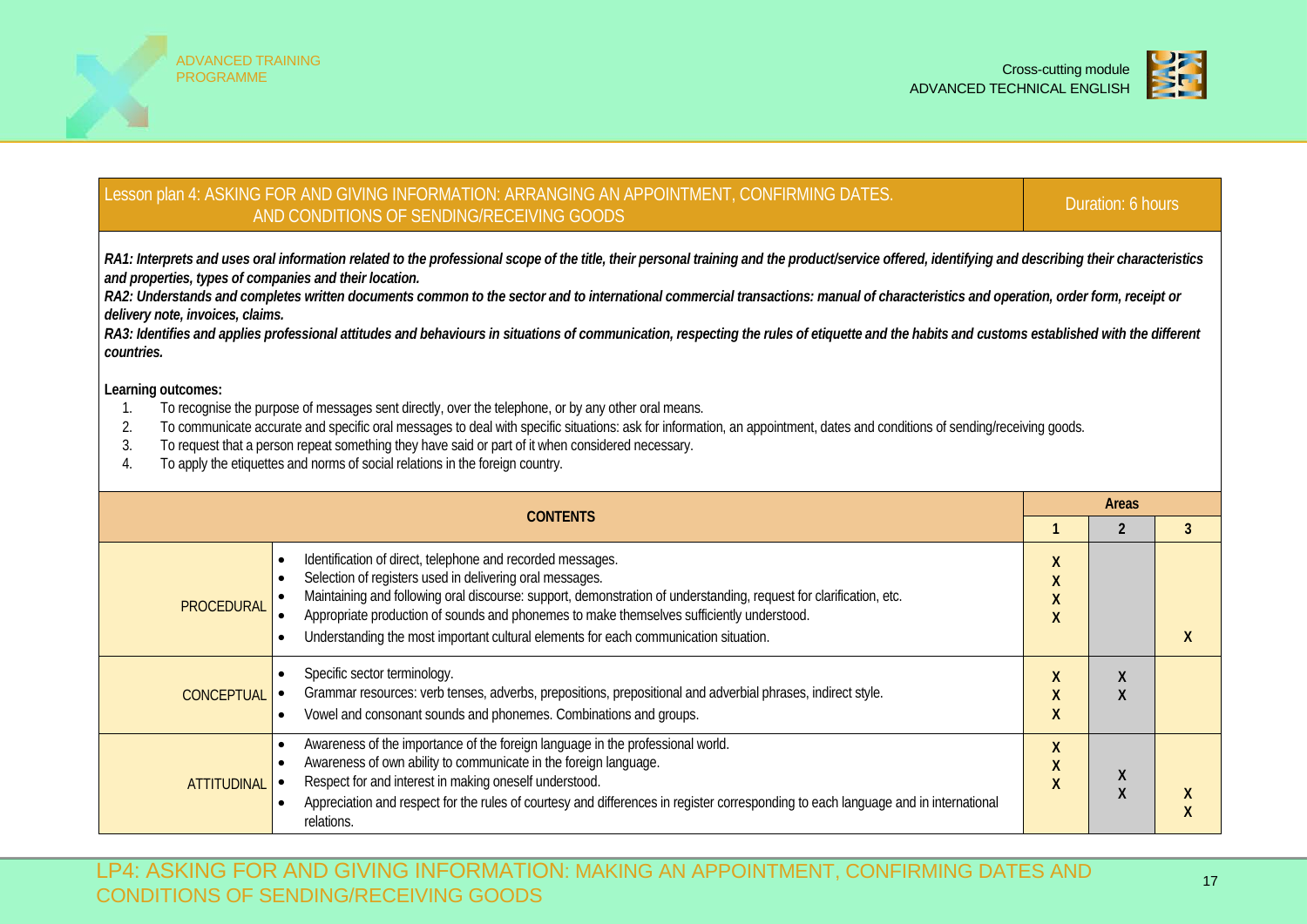



|                                                                                                                                                                                                                                                                         | <b>ACTIVITY</b>  |                |            |         | <b>METHODOLOGY</b>                                                                                                                                                                                                                                                                | <b>RESOURCES</b>                                                                                                                                                                                                                                                                                              |                                                                                                                                                                                              |  |  |
|-------------------------------------------------------------------------------------------------------------------------------------------------------------------------------------------------------------------------------------------------------------------------|------------------|----------------|------------|---------|-----------------------------------------------------------------------------------------------------------------------------------------------------------------------------------------------------------------------------------------------------------------------------------|---------------------------------------------------------------------------------------------------------------------------------------------------------------------------------------------------------------------------------------------------------------------------------------------------------------|----------------------------------------------------------------------------------------------------------------------------------------------------------------------------------------------|--|--|
| WHAT I or they will do                                                                                                                                                                                                                                                  | <b>Objective</b> |                | <b>WHO</b> |         |                                                                                                                                                                                                                                                                                   |                                                                                                                                                                                                                                                                                                               |                                                                                                                                                                                              |  |  |
| Type of activity                                                                                                                                                                                                                                                        | S.<br>involved   | Τ              | Te         | St      | HOW we will do it                                                                                                                                                                                                                                                                 | WHY we will do it                                                                                                                                                                                                                                                                                             | WITH WHAT we will do it                                                                                                                                                                      |  |  |
| A1-E1 Explanation and<br>demonstration of direct,<br>telephone and/or recorded<br>messages, with emphasis<br>on:<br>- first contact, presentation<br>-technical problems (busy,<br>no answer, the call is cut<br>off, etc.)<br>bidding farewell and<br>future contacts. | $1 - 4$          | 1 h.           | Χ          | X       | Explaining oral situations and examples, placing<br>importance on correct pronunciation and rhythm in<br>fluid communication.                                                                                                                                                     | To interpret and use the most common<br>linguistic structures for professional phone<br>conversations, respecting the etiquette and<br>social/professional norms of the foreign<br>country.<br>Continuous assessment.                                                                                         | Dialogues in the classroom,<br>videos, recordings of real-life<br>communication situations.                                                                                                  |  |  |
| A2-E2 Guided practice in<br>the use of oral language,<br>applying the structures<br>studied in A1.                                                                                                                                                                      | $1 - 4$          | 1 <sub>h</sub> | X          | $\sf X$ | Working in pairs, the students will simulate<br>dialogues with an English-speaking person who<br>comes to or phones the company                                                                                                                                                   | To practice the structures studied with<br>sufficient pronunciation and rhythm to make<br>themselves understood.<br>Continuous assessment.                                                                                                                                                                    | Media available in the classroom.                                                                                                                                                            |  |  |
| A2-E3 Introduction to and<br>practice with using the<br>appropriate structures<br>requesting information,<br>appointments, dates, times,<br>people, places, etc.<br>respecting registers and<br>courtesy rules.                                                         | $2 - 3 - 4$      | 2 <sub>h</sub> | Χ          | X       | Working the lexical and grammatical elements<br>(questions, dates, times, etc.) used above all in the<br>oral language, not forgetting the potential<br>implications in written language: appointment notes,<br>taking a message from an incoming phone call,<br>order form, etc. | To have sufficient oral resources to deal with<br>simple professional situations, answer calls or<br>deal with people.<br>To gain awareness of the importance of the<br>foreign language in the working world, and of<br>their real ability to communicate in the said<br>language.<br>Continuous assessment. | The audiovisual means available<br>at the centre for listening to,<br>recording/viewing students'<br>productions to permit subsequent<br>joint analysis and assessment<br>(teacher/student). |  |  |
| A4-E4 Introduction to and<br>practice with structures for:<br>conditions of<br>shipment/receipt of a                                                                                                                                                                    | $2 - 3 - 4$      | 1 <sub>h</sub> | X          | X       | Presenting and using - in pairs or as a group -<br>structures that facilitate conversation while<br>transmitting the desired message: request/provide<br>clarifications, conditions of shipment or receipt,                                                                       | The same as in A3.                                                                                                                                                                                                                                                                                            | The same as in A3.                                                                                                                                                                           |  |  |

LP4: ASKING FOR AND GIVING INFORMATION: MAKING AN APPOINTMENT, CONFIRMING DATES AND CONDITIONS OF SENDING/RECEIVING GOODS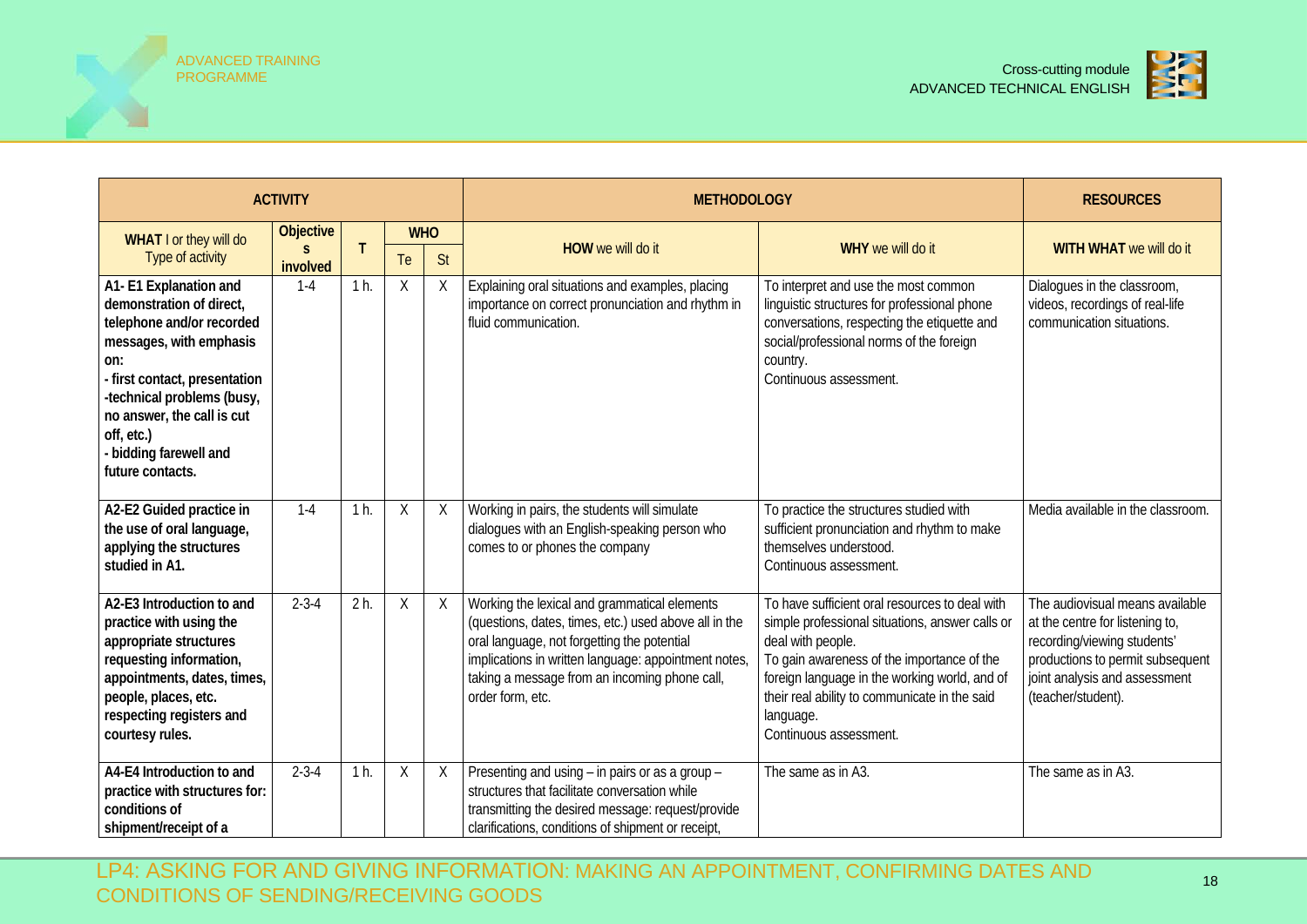



| product, and for<br>understanding and<br>maintaining oral discourse:<br>support, demonstration of<br>understanding, request for<br>clarification, summarising. |  |      |   | request for repetition and confirmation of conditions,<br>dates agreed upon, etc. It would be an advantage to<br>video the interventions so that each student can<br>watch themselves and study their good and bad<br>points.                                                                                                                                                                                                        |                                                                                                                                                               |                                   |  |  |  |
|----------------------------------------------------------------------------------------------------------------------------------------------------------------|--|------|---|--------------------------------------------------------------------------------------------------------------------------------------------------------------------------------------------------------------------------------------------------------------------------------------------------------------------------------------------------------------------------------------------------------------------------------------|---------------------------------------------------------------------------------------------------------------------------------------------------------------|-----------------------------------|--|--|--|
| E5 Specific assessment<br>activity                                                                                                                             |  | 1 h. | X | Exercise involving simulation in pairs or as a group,<br>either prepared beforehand or improvised.<br>Could be filmed on video by the teacher for viewing<br>and comparative qualification.<br>It could also be backed up with some kind of written<br>exercise to evaluate the vocabulary or grammar, but<br>always bearing in mind that the objective of the unit<br>is to ensure sufficient capacitation in the oral<br>language. | To establish the extent of oral understanding<br>acquired by the student and their oral<br>resources for solving certain specific<br>professional situations. | To be established by the teacher. |  |  |  |
| <b>OBSERVATIONS</b>                                                                                                                                            |  |      |   |                                                                                                                                                                                                                                                                                                                                                                                                                                      |                                                                                                                                                               |                                   |  |  |  |
|                                                                                                                                                                |  |      |   | As an indicator of progress with the programme, account must be taken of whether the lesson plans have been taught in the anticipated assessment and in the course as a whole. The hours                                                                                                                                                                                                                                             |                                                                                                                                                               |                                   |  |  |  |

stipulated for each lesson plan and/or activity have an indicative 'weighting' character for the course as a whole and cover the basic duration anticipated in the regulations. The real dedication in hours will be indicated in the teacher's logbook/diary, taking account of the necessary adaptation to the rhythm of each group of students and adaptation to potential situations outside the classroom that may be enriching for the students (events, exchanges, news updates, visits, etc.)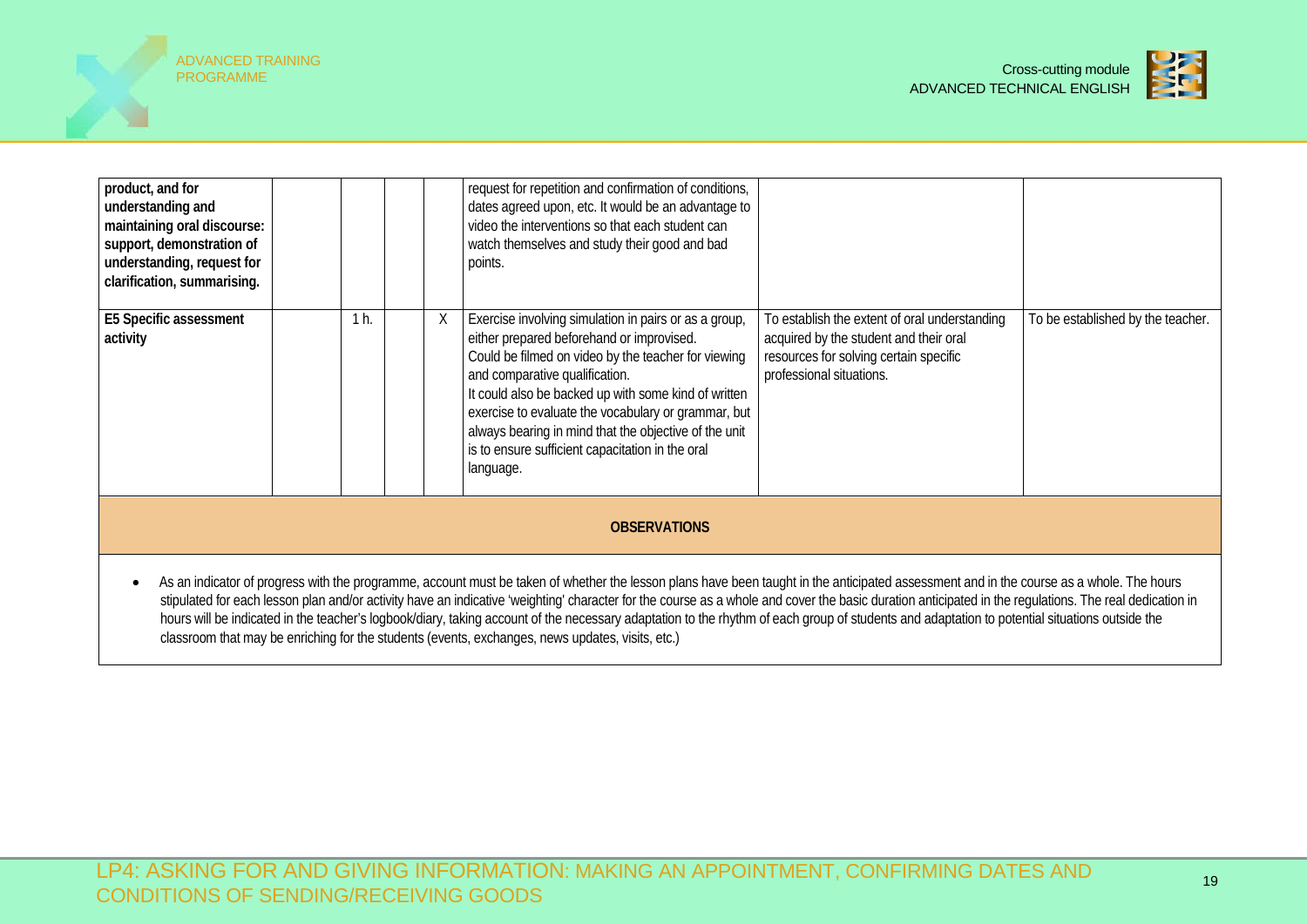



|                                                                                                                                                                                                                                                                                                                                                                                                                                                                                                                                                                                                                                                                                                         | Lesson plan 5: UNDERSTANDING AND FILLING IN ORDER FORMS/RECEIPT NOTES, INVOICES<br>Duration: 4 hours                                                                                                                                                                                                                                                                                                                                                                                                                                                           |                         |                                          |                                      |  |  |  |  |  |  |
|---------------------------------------------------------------------------------------------------------------------------------------------------------------------------------------------------------------------------------------------------------------------------------------------------------------------------------------------------------------------------------------------------------------------------------------------------------------------------------------------------------------------------------------------------------------------------------------------------------------------------------------------------------------------------------------------------------|----------------------------------------------------------------------------------------------------------------------------------------------------------------------------------------------------------------------------------------------------------------------------------------------------------------------------------------------------------------------------------------------------------------------------------------------------------------------------------------------------------------------------------------------------------------|-------------------------|------------------------------------------|--------------------------------------|--|--|--|--|--|--|
| RA1: Interprets and uses oral information related to the professional scope of the title, their personal training and the product/service offered, identifying and describing their characteristics<br>and properties, types of companies and their location.<br>RA2: Understands and completes written documents common to the sector and to international commercial transactions: manual of characteristics and operation, order form, receipt or<br>delivery note, invoices, claims.<br>RA3: Identifies and applies professional attitudes and behaviours in situations of communication, respecting the rules of etiquette and the habits and customs established with the different<br>countries. |                                                                                                                                                                                                                                                                                                                                                                                                                                                                                                                                                                |                         |                                          |                                      |  |  |  |  |  |  |
| Learning outcomes:<br>To identify documents related to commercial transactions.<br>1.<br>2.<br>To complete specific commercial documentation in the student's professional field.<br>To identify and appropriately use the terms and vocabulary specific to the profession, both orally and in writing.<br>3.<br>To distinguish between and apply the appropriate courtesy formulas to the document at hand.<br>4.                                                                                                                                                                                                                                                                                      |                                                                                                                                                                                                                                                                                                                                                                                                                                                                                                                                                                |                         |                                          |                                      |  |  |  |  |  |  |
|                                                                                                                                                                                                                                                                                                                                                                                                                                                                                                                                                                                                                                                                                                         |                                                                                                                                                                                                                                                                                                                                                                                                                                                                                                                                                                | Areas<br>$\overline{2}$ | 3                                        |                                      |  |  |  |  |  |  |
| <b>PROCEDURAL</b> $\bullet$                                                                                                                                                                                                                                                                                                                                                                                                                                                                                                                                                                                                                                                                             | Lexical selection, selection of syntactic structures for their appropriate use in oral/written language taking account of the most significant cultural<br>$\bullet$<br>elements.<br>Recognition of everyday professional messages in the sector presented in different formats.<br>Differentiation between time frames: before, afterwards, at the same time.<br>Creation of simple texts for their use in telematics systems.<br>$\bullet$<br>Use of formal and functional resources in situations requiring social and professional behaviour.<br>$\bullet$ | X<br>X<br>x<br>x        | $\lambda$<br>X<br>X<br>X<br>$\mathsf{X}$ | $\boldsymbol{X}$<br>$\boldsymbol{X}$ |  |  |  |  |  |  |
| <b>CONCEPTUAL</b>                                                                                                                                                                                                                                                                                                                                                                                                                                                                                                                                                                                                                                                                                       | Specific sector terminology.<br>$\bullet$<br>Etiquette in written professional documents.<br>Documentation associated to international transactions: order forms, receipt notes, invoices.<br>Most important social and professional elements in the foreign language countries.                                                                                                                                                                                                                                                                               | X                       | X<br>$\mathsf{X}$<br>$\boldsymbol{X}$    | X                                    |  |  |  |  |  |  |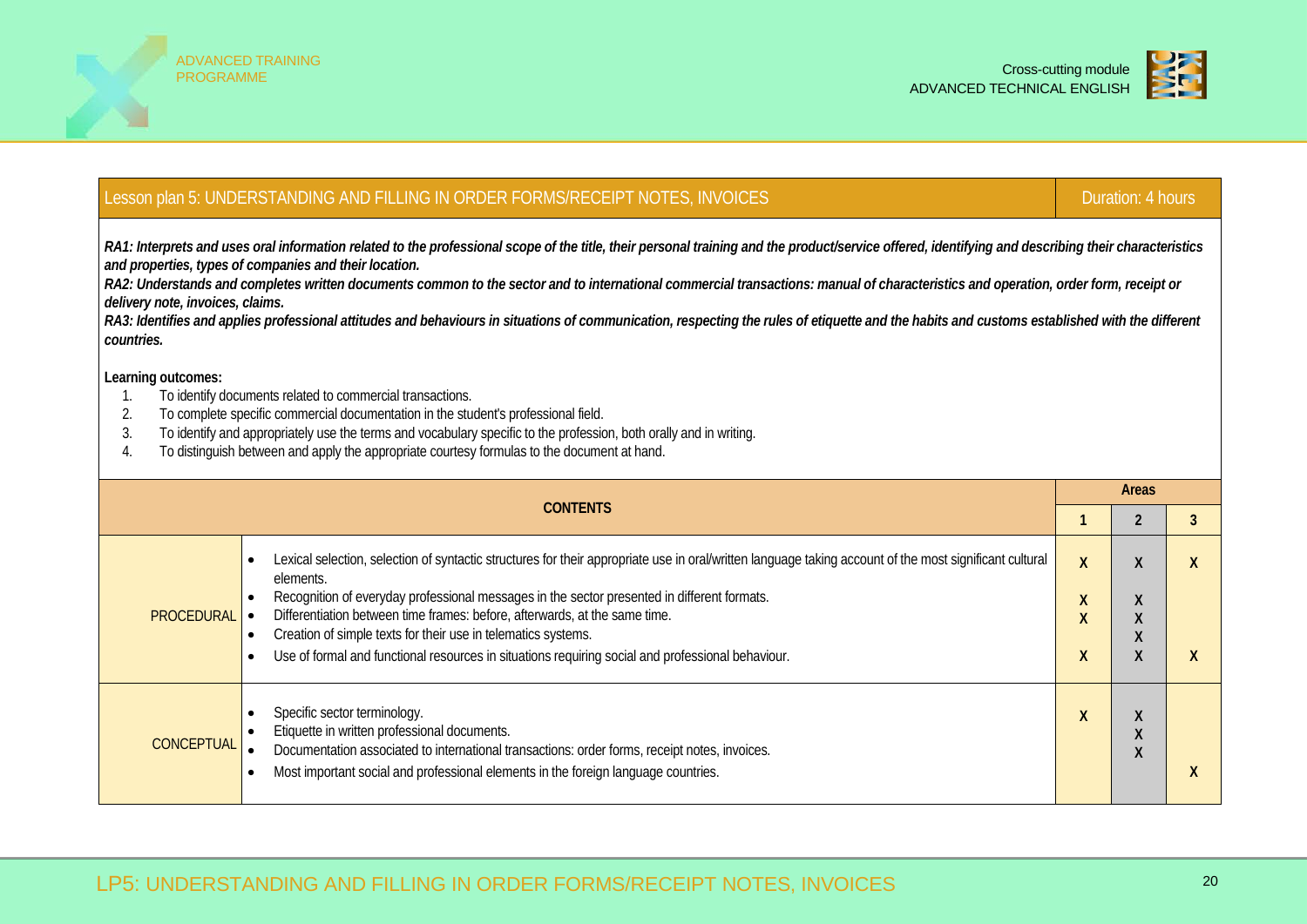



| <b>ATTITUDINAL</b>                                                                                                                                                                                                                               | Respect for the customs of other cultures and societies and their way of thinking.<br>$\bullet$<br>Appreciation of the need to be coherent when writing texts.<br>$\bullet$<br>Appreciation of sociocultural norms and rules of etiquette in international relations.<br>Respect for and interest in understanding and being understood orally and in writing.<br>$\bullet$ |                              |                  |              | X<br>X<br>X                                                                                                                                                                                                 | X<br>X<br>X<br>X                                                                                                                                                                                                               | X<br>X          |                                                                                                                                                                                                          |  |
|--------------------------------------------------------------------------------------------------------------------------------------------------------------------------------------------------------------------------------------------------|-----------------------------------------------------------------------------------------------------------------------------------------------------------------------------------------------------------------------------------------------------------------------------------------------------------------------------------------------------------------------------|------------------------------|------------------|--------------|-------------------------------------------------------------------------------------------------------------------------------------------------------------------------------------------------------------|--------------------------------------------------------------------------------------------------------------------------------------------------------------------------------------------------------------------------------|-----------------|----------------------------------------------------------------------------------------------------------------------------------------------------------------------------------------------------------|--|
|                                                                                                                                                                                                                                                  | <b>ACTIVITY</b>                                                                                                                                                                                                                                                                                                                                                             |                              |                  |              | <b>METHODOLOGY</b>                                                                                                                                                                                          |                                                                                                                                                                                                                                |                 | <b>RESOURCES</b>                                                                                                                                                                                         |  |
| WHAT I or they will do<br>Type of activity                                                                                                                                                                                                       | <b>Objectives</b><br>involved                                                                                                                                                                                                                                                                                                                                               |                              | <b>WHO</b><br>Te | St           | HOW we will do it                                                                                                                                                                                           | WHY we will do it                                                                                                                                                                                                              |                 | WITH WHAT we will do it                                                                                                                                                                                  |  |
| A1 Explanation and<br>demonstration of how<br>to use documents:<br>invoices, order forms/<br>receipt notes                                                                                                                                       |                                                                                                                                                                                                                                                                                                                                                                             | 30<br>min.                   | $\sf X$          | $\sf X$      | With explanations and using documents and media.                                                                                                                                                            | To understand the importance and differentiate<br>between the type of text required by each situation<br>depending on the product or service supplied in the<br>sector.                                                        | sector.         | Real-life material from the                                                                                                                                                                              |  |
| A2-E1 Explanatory<br>presentation of sector<br>technology and of the<br>correct formulas and<br>etiquette as regards<br>written/oral language<br>for use in the<br>documents studied<br>and sent on paper,<br>electronically or by<br>telephone. | $2 - 4$                                                                                                                                                                                                                                                                                                                                                                     | 1 <sub>h</sub>               | $\sf X$          | X            | Using the explanation and examples given by the<br>teacher, answering students' queries and drawing a<br>comparison with similar situations in their mother<br>tongues.<br>Using written and oral language. | To compare differences between and similarities in<br>the different countries and to memorize the sector<br>vocabulary in English.<br>The teacher can use this activity for continuous<br>assessment of the learning acquired. | notes.          | <b>Exercises and materials</b><br>related to the subject:<br>brochures, description of the<br>service in advertising,<br>conditions of sale and<br>delivery, and in invoices,<br>order forms and receipt |  |
| A3 Exercise<br>consisting of filling in<br>invoices, order forms<br>on paper or in the<br>computer.                                                                                                                                              | $2 - 3$                                                                                                                                                                                                                                                                                                                                                                     | 1 <sub>h</sub><br>30<br>min. | $\sf X$          | $\mathsf{X}$ | Accessing and using real-life materials in the professional<br>speciality collected by the teacher and students.                                                                                            | To correctly interpret and create the documents<br>indicated in A3, understanding the sociocultural<br>implications in each country.                                                                                           | in the sector.  | Real-life material collected                                                                                                                                                                             |  |
| A4-E2 Guided practice<br>on how to create<br>simple texts for                                                                                                                                                                                    | $2 - 3 - 4$                                                                                                                                                                                                                                                                                                                                                                 | 1 <sub>h</sub>               | X                | X            | The activity can begin with filling in texts, or with<br>placing written formulas and sentences in the correct<br>order, followed by writing a complete document to deal                                    | To gain confidence of having the resources to do it.<br>To assess the learning outcomes.                                                                                                                                       | sentences, etc. | Prepared exercises: fill in<br>the spaces, arrange the                                                                                                                                                   |  |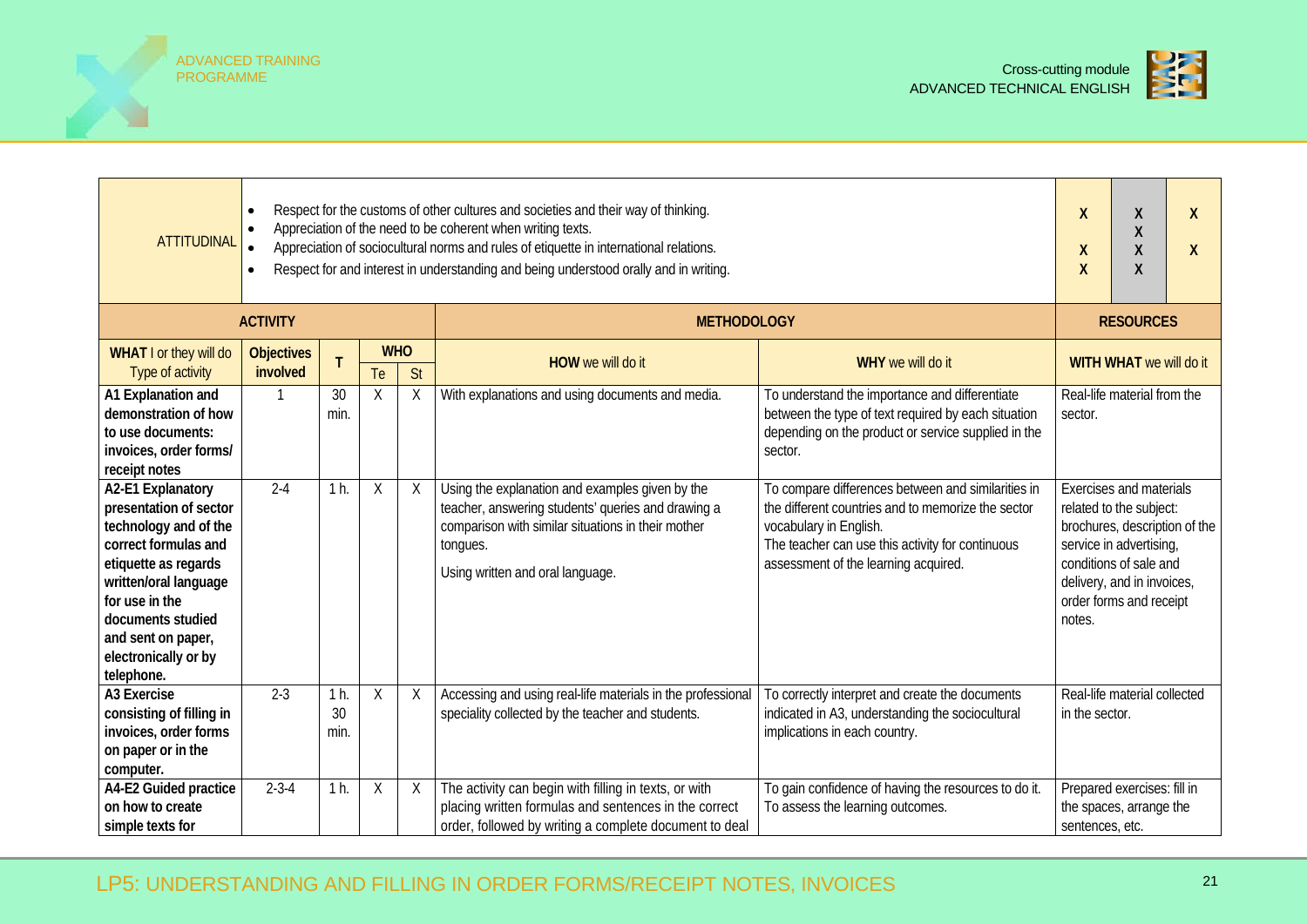



| issuing orders,<br>making claims for<br>wrong deliveries,<br>invoices, etc. related<br>to the goods or<br>services of the sector<br>and using the<br>appropriate<br>vocabulary and<br>etiquette.                                                                                                                                                                                                                                                                                                                                                                                                                                                                                                                                                                                                                                                                                                                                                                                                                                                                                                                     |  |  |  |  | with a professional situation set by the teacher.<br>Exercises to practice telephone situations such as:<br>making claims, asking for explanations or conditions.<br>This activity can be carried out in teams who will send<br>one another real texts to solve a specific situation in<br>the sector, set by the teacher. |  | Real order forms and<br>invoices |  |
|----------------------------------------------------------------------------------------------------------------------------------------------------------------------------------------------------------------------------------------------------------------------------------------------------------------------------------------------------------------------------------------------------------------------------------------------------------------------------------------------------------------------------------------------------------------------------------------------------------------------------------------------------------------------------------------------------------------------------------------------------------------------------------------------------------------------------------------------------------------------------------------------------------------------------------------------------------------------------------------------------------------------------------------------------------------------------------------------------------------------|--|--|--|--|----------------------------------------------------------------------------------------------------------------------------------------------------------------------------------------------------------------------------------------------------------------------------------------------------------------------------|--|----------------------------------|--|
|                                                                                                                                                                                                                                                                                                                                                                                                                                                                                                                                                                                                                                                                                                                                                                                                                                                                                                                                                                                                                                                                                                                      |  |  |  |  | <b>OBSERVATIONS</b>                                                                                                                                                                                                                                                                                                        |  |                                  |  |
| This lesson plan could be considered as a unit for working on written language; however, we must not forget that situations may arise where telephone communication is required with regard to<br>$\bullet$<br>marketing documents. A client requests an invoice; an order is made over the phone, etc. This is why stress is also placed on orally working on the common structures of these transactions and<br>the corresponding documents. In addition, the oral language appears alongside the written language both in the objectives of the unit and in its contents and activities.<br>The contents referring to formulas of courtesy or etiquette, respect for the social and working customs of the countries that speak the foreign language are systematically repeated in the units since<br>$\bullet$<br>each type of professional document dealt with requires appropriate formulas, sometimes similar to one another and at others more specific. This will be studied using real-life material chosen by<br>the teacher for the foreign language at hand and the exercises to be done in each case. |  |  |  |  |                                                                                                                                                                                                                                                                                                                            |  |                                  |  |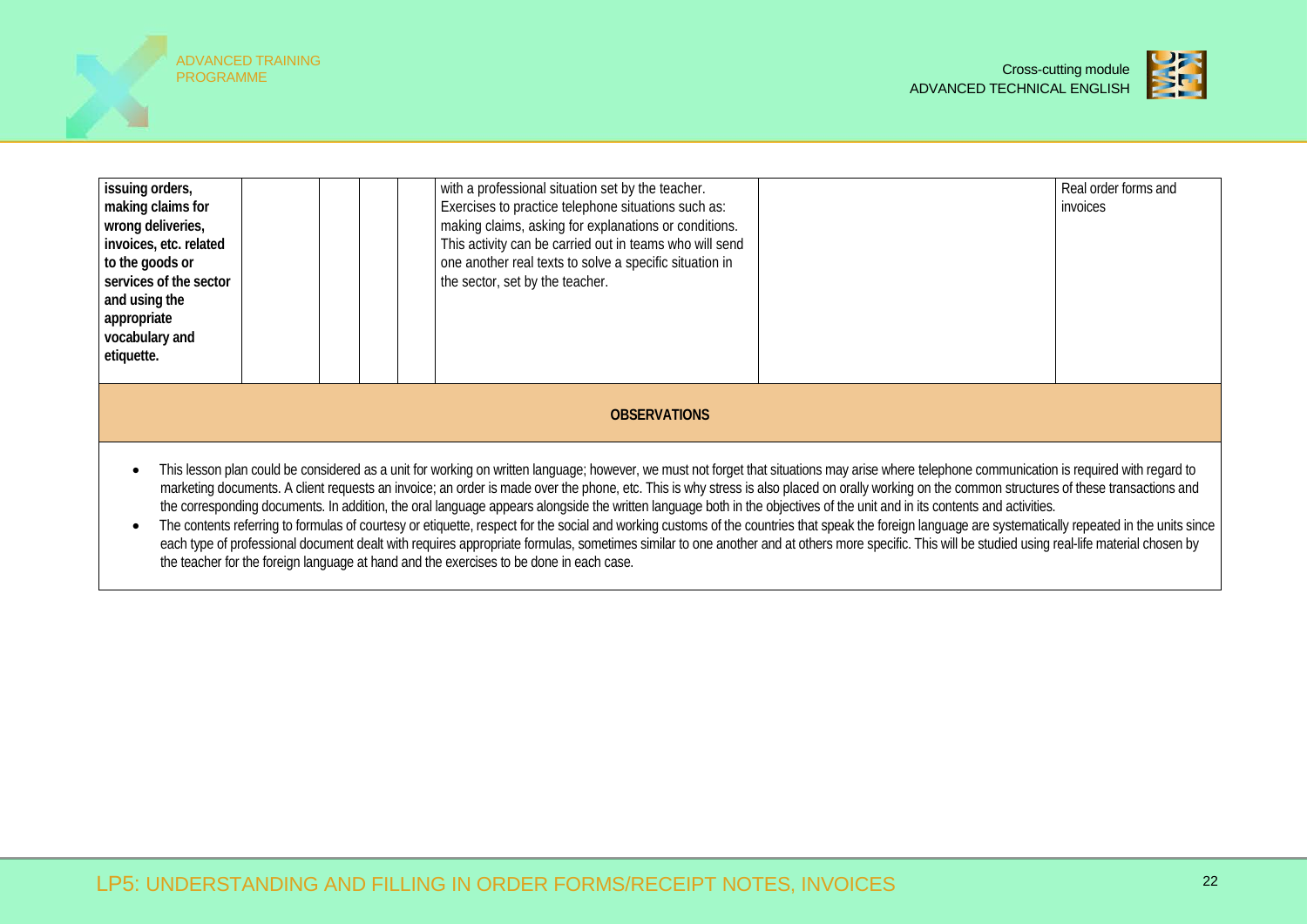



| Lesson plan 6: ANALYSING AND USING THE CORRECT TERMINOLOGY IN SPECIFIC SECTOR TEXTS/<br><b>SITUATIONS</b>                                                                                                                                                                                                                                                                                                                                                                                                                                                                                                                                                                                               |                                                               | Duration: 4 hours                       |                |  |  |  |  |  |  |
|---------------------------------------------------------------------------------------------------------------------------------------------------------------------------------------------------------------------------------------------------------------------------------------------------------------------------------------------------------------------------------------------------------------------------------------------------------------------------------------------------------------------------------------------------------------------------------------------------------------------------------------------------------------------------------------------------------|---------------------------------------------------------------|-----------------------------------------|----------------|--|--|--|--|--|--|
| RA1: Interprets and uses oral information related to the professional scope of the title, their personal training and the product/service offered, identifying and describing their characteristics<br>and properties, types of companies and their location.<br>RA2: Understands and completes written documents common to the sector and to international commercial transactions: manual of characteristics and operation, order form, receipt or<br>delivery note, invoices, claims.<br>RA3: Identifies and applies professional attitudes and behaviours in situations of communication, respecting the rules of etiquette and the habits and customs established with the different<br>countries. |                                                               |                                         |                |  |  |  |  |  |  |
| Learning outcomes<br>To be able to extract specific information from messages related to the product or service offered and from everyday aspects of professional life.<br>1.<br>To summarize the main ideas of the oral/written information provided, using the student's own linguistic resources.<br>2.<br>3.<br>To summarize texts related with their professional environment.<br>To identify the social and professional aspects of the sector in any type of text.<br>4.<br>To make appropriate use of the sector terminology both orally and in writing<br>5.                                                                                                                                   |                                                               |                                         |                |  |  |  |  |  |  |
| <b>CONTENTS</b>                                                                                                                                                                                                                                                                                                                                                                                                                                                                                                                                                                                                                                                                                         |                                                               | <b>Areas</b><br>$\overline{2}$          | $\overline{3}$ |  |  |  |  |  |  |
| Understanding professional terminology in messages: manuals, brochures, basic professional and everyday articles.<br>$\bullet$<br>Recognition of professional oral messages relating to the sector and of everyday messages.<br>Differentiating main ideas from secondary ideas.<br><b>PROCEDURAL</b><br>Selection: of vocabulary, of syntactic and content structures for their proper use.<br>Interpretation of the most important cultural elements for each communication situation.<br>Use of formal and functional resources in situations requiring correct social and professional behaviour.<br>$\bullet$                                                                                      | X<br>$\pmb{\mathsf{X}}$<br>$\pmb{\mathsf{X}}$<br>$\mathsf{X}$ | $\mathsf{X}$<br>$\pmb{\mathsf{X}}$<br>X | X<br>X         |  |  |  |  |  |  |
| Specific sector terminology.                                                                                                                                                                                                                                                                                                                                                                                                                                                                                                                                                                                                                                                                            | $\mathsf{X}$                                                  | $\pmb{\mathsf{X}}$                      |                |  |  |  |  |  |  |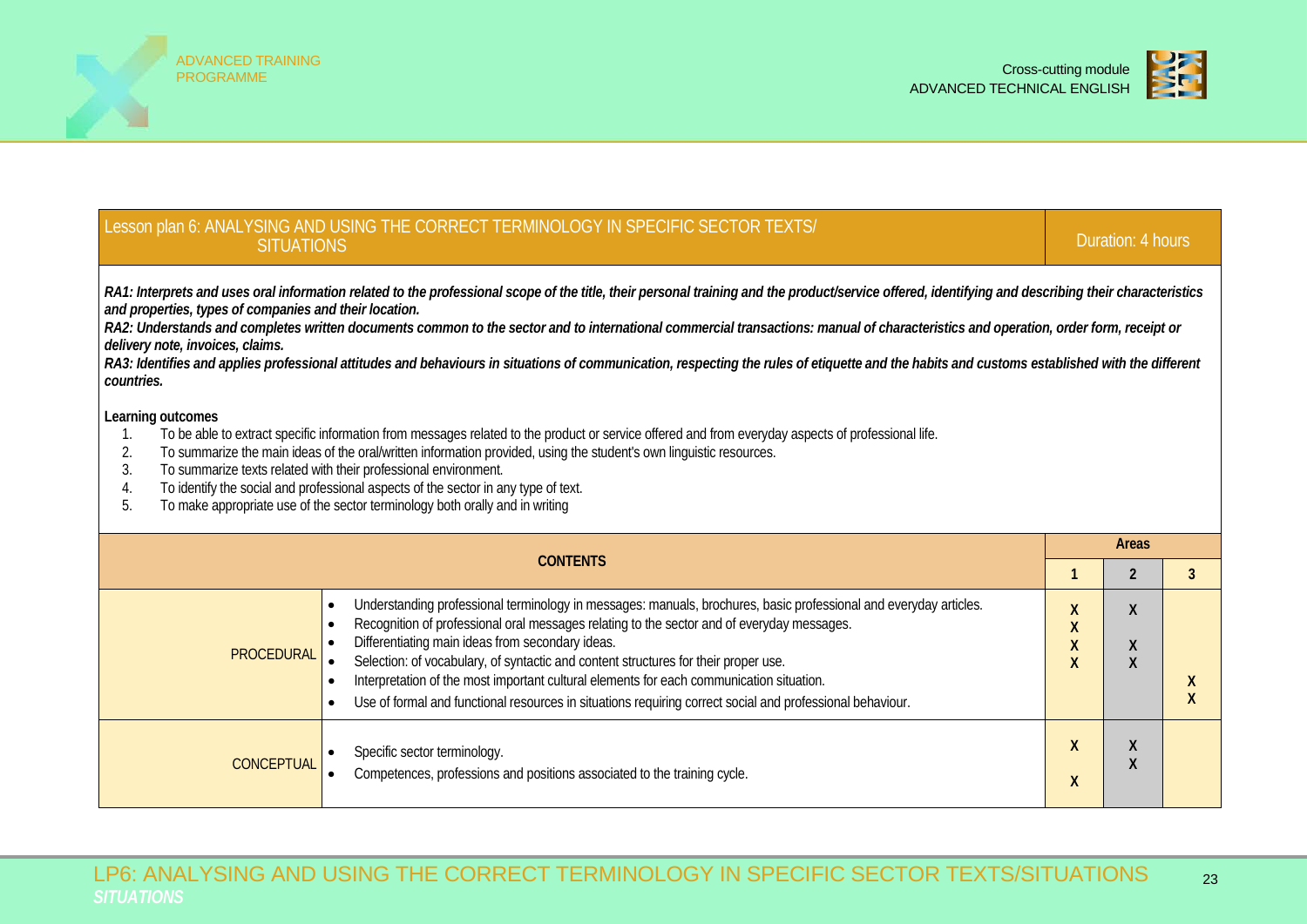



| <b>ATTITUDINAL</b>                                                    | X<br>χ<br>$\overline{\mathsf{X}}$<br>$\sf X$<br>X |                |         |                                        |                                                                                                                                                                                                                                                     |                                                                                                                 |                                                                                                                   |  |  |  |
|-----------------------------------------------------------------------|---------------------------------------------------|----------------|---------|----------------------------------------|-----------------------------------------------------------------------------------------------------------------------------------------------------------------------------------------------------------------------------------------------------|-----------------------------------------------------------------------------------------------------------------|-------------------------------------------------------------------------------------------------------------------|--|--|--|
| <b>ACTIVITY</b>                                                       |                                                   |                |         |                                        | <b>METHODOLOGY</b>                                                                                                                                                                                                                                  |                                                                                                                 | <b>RESOURCES</b>                                                                                                  |  |  |  |
| WHAT I or they will do<br>Type of activity                            | <b>Objectives</b><br>involved                     |                | Te      | <b>WHO</b><br>$\overline{\mathsf{St}}$ | <b>HOW</b> we will do it                                                                                                                                                                                                                            | WHY we will do it                                                                                               | WITH WHAT we will do it                                                                                           |  |  |  |
| A1 Presentation and (practical)<br>handling of a typical sector text. | $1 - 2 - 3 - 4 - 5$                               | 1 h.           | X       | X                                      | By reading a CV with the students, thereby permitting the<br>teacher to establish the extent of their general<br>understanding.<br>By working on vocabulary with exercises on synonyms<br>and antonyms, true/false, matching terms and definitions. | To improve the ability to<br>understand.<br>To memorize the vocabulary<br>common to the professional<br>family. | With photocopies,<br>computer and projector,<br>dictionaries and<br>black/whiteboard.                             |  |  |  |
| A2 Introduction of video or any<br>other kind of oral presentation    | $1 - 2 - 3 - 4$                                   | 1 h.           | $\sf X$ | X                                      | Working on oral comprehension by watching a video or<br>listening to a recorded text.<br>Working on vocabulary by asking questions, discussing<br>definitions or lexical groups of words.                                                           | To improve understanding skills<br>and oral expression.<br>To take a deeper look at the<br>sector terminology.  | With video,<br>radio-cassette player,<br>computer and projector,<br>dictionaries and<br>black/whiteboard          |  |  |  |
| A3-E1 Handling of texts for using<br>new vocabulary                   | $1 - 2 - 3 - 5$                                   | 1 <sub>h</sub> | Χ       | X                                      | Could begin with an exercise to fill in the spaces,<br>proceeding to create a text with the words proposed by<br>the teacher.                                                                                                                       | To use the vocabulary learned<br>To assess the learning outcomes.                                               | <b>Exercises and materials</b><br>common to the subject:<br>exercises prepared by the<br>teacher.<br>Photocopies. |  |  |  |
|                                                                       | <b>OBSERVATIONS</b>                               |                |         |                                        |                                                                                                                                                                                                                                                     |                                                                                                                 |                                                                                                                   |  |  |  |
|                                                                       |                                                   |                |         |                                        |                                                                                                                                                                                                                                                     |                                                                                                                 |                                                                                                                   |  |  |  |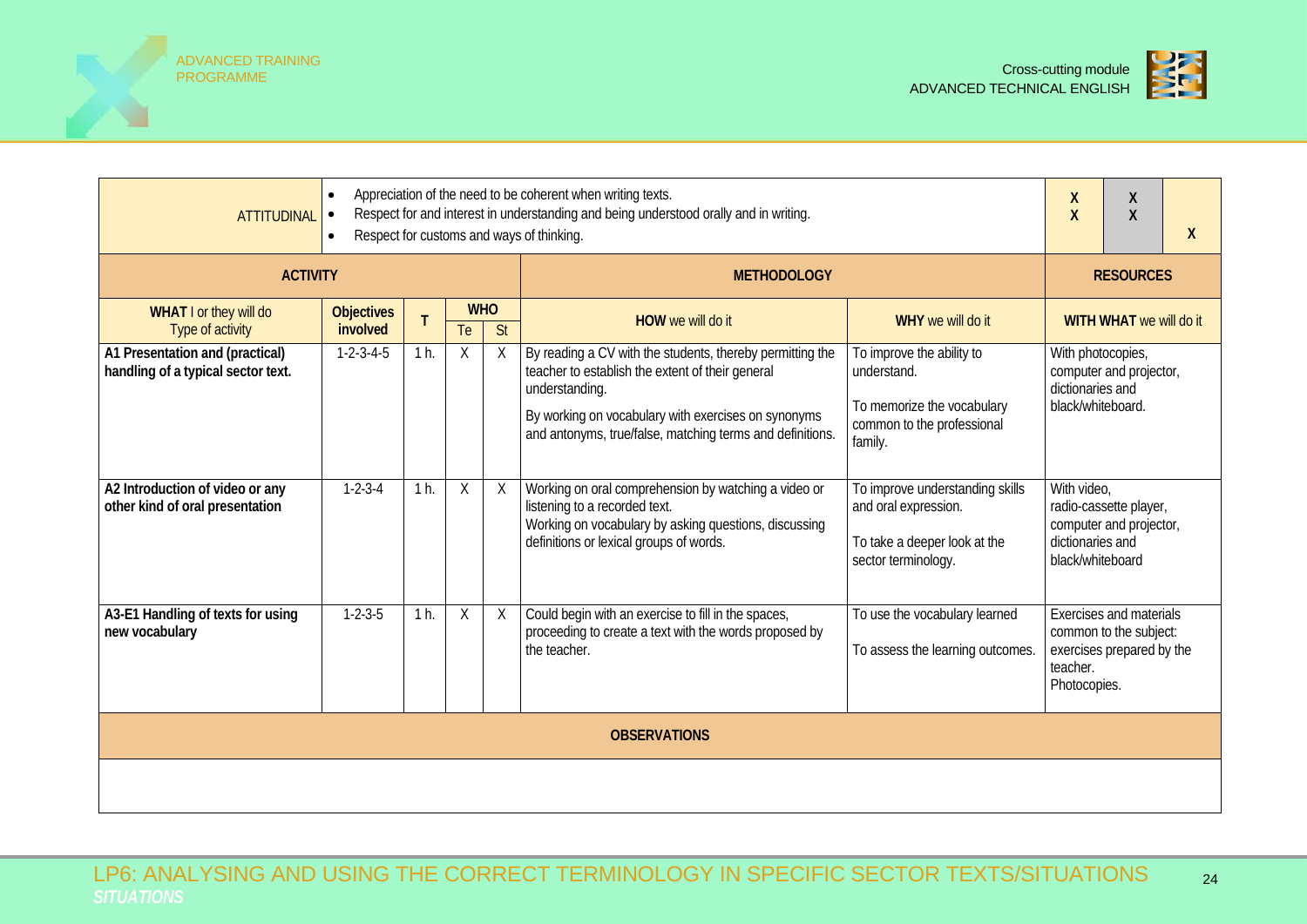



### Lesson plan 7: SEARCHING FOR AND IDENTIFYING INFORMATION IN WEBSITES RELATED TO THE SECTOR Duration: 4 hours Duration: 4 hours

*RA1: Interprets and uses oral information related to the professional scope of the title, their personal training and the product/service offered, identifying and describing their characteristics and properties, types of companies and their location.*

*RA2: Understands and completes written documents common to the sector and to international commercial transactions: manual of characteristics and operation, order form, receipt or delivery note, invoices, claims.*

RA3: Identifies and applies professional attitudes and behaviours in situations of communication, respecting the rules of etiquette and the habits and customs established with the different *countries.*

- 1. To identify basic information in a sector website, both oral and written.
- 2. To gain awareness of the importance of understanding the gist of a message without necessarily understanding each and every word.
- 3. To summarize texts related with their professional environment.
- 4. To identify social and professional aspects common to the sector in a website, both oral and written.

|                   | <b>CONTENTS</b>                                                                                                                                                                                                                                                                            | <b>Areas</b>               |                          |  |  |  |
|-------------------|--------------------------------------------------------------------------------------------------------------------------------------------------------------------------------------------------------------------------------------------------------------------------------------------|----------------------------|--------------------------|--|--|--|
|                   |                                                                                                                                                                                                                                                                                            |                            |                          |  |  |  |
| <b>PROCEDURAL</b> | Recognition of professional messages relating to the sector and of everyday messages.<br>Interpretation of professional and everyday messages.<br>Differentiating main ideas from secondary ideas.<br>Understanding the most important cultural elements for each communication situation. | X<br>X<br>X                | χ<br>Χ<br>v<br>$\Lambda$ |  |  |  |
| <b>CONCEPTUAL</b> | Specific sector terminology.<br>Telematics systems: websites.                                                                                                                                                                                                                              | X<br>$\boldsymbol{X}$<br>X | v<br>Λ<br>Χ              |  |  |  |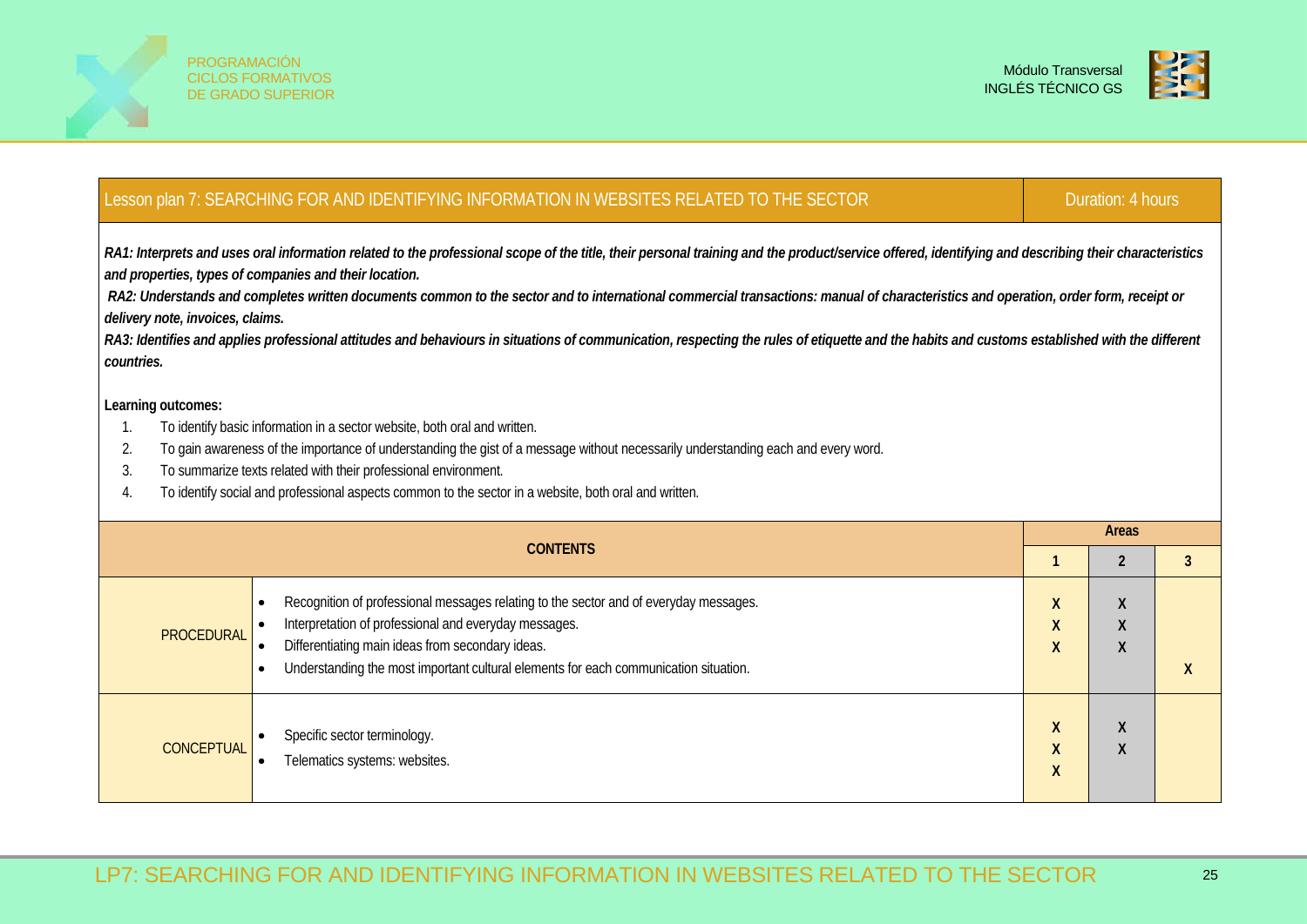



| <b>ATTITUDINAL</b>                                                                     | Awareness of the importance of the foreign language in the professional world.<br>Awareness of own ability to communicate in the foreign language.<br>Respect for and interest in making oneself understood.<br>Appreciation and respect towards norms of courtesy and customs in other cultures and societies and their way of thinking. | χ<br>X<br>$\boldsymbol{X}$<br>$\boldsymbol{X}$ | Χ<br>χ<br>Χ<br>χ | X                |                                                                                                                                                                                                                                                                                                                                                                                                                 |                                                                                                                                                                                                                  |                        |                             |  |
|----------------------------------------------------------------------------------------|-------------------------------------------------------------------------------------------------------------------------------------------------------------------------------------------------------------------------------------------------------------------------------------------------------------------------------------------|------------------------------------------------|------------------|------------------|-----------------------------------------------------------------------------------------------------------------------------------------------------------------------------------------------------------------------------------------------------------------------------------------------------------------------------------------------------------------------------------------------------------------|------------------------------------------------------------------------------------------------------------------------------------------------------------------------------------------------------------------|------------------------|-----------------------------|--|
|                                                                                        | <b>ACTIVITY</b>                                                                                                                                                                                                                                                                                                                           |                                                |                  |                  | <b>METHODOLOGY</b>                                                                                                                                                                                                                                                                                                                                                                                              |                                                                                                                                                                                                                  |                        | <b>RESOURCES</b>            |  |
| WHAT I or they will do<br>Type of activity                                             | <b>Objectives</b><br>involved                                                                                                                                                                                                                                                                                                             | T                                              | Te               | <b>WHO</b><br>St | HOW we will do it                                                                                                                                                                                                                                                                                                                                                                                               | WHY we will do it                                                                                                                                                                                                |                        | WITH WHAT we will do it     |  |
| A1 Explanation and<br>demonstration of<br>professional sector<br>websites.             | $1 - 2 - 4$                                                                                                                                                                                                                                                                                                                               | $1h$ .                                         | Χ                | $\times$         | Explaining the information offered by a website,<br>showing where and how to find it. Comparing several<br>different websites dedicated to a same product or<br>service.                                                                                                                                                                                                                                        | To interpret and compare information found<br>in different pages and extract whatever is<br>required in each case, considering the<br>etiquette and the social and professional<br>norms in the foreign country. |                        | Sector websites in English. |  |
| A2-E1 Guided practice<br>for finding precise<br>information in websites.<br>Assessment | $1 - 2 - 3$                                                                                                                                                                                                                                                                                                                               | $1.5h$ .                                       | Χ                | X                | The teacher asks questions about:<br>a product: characteristics, conditions of sale, delivery<br>deadlines; or about conditions for entering a video<br>competition, etc. (depending on the professional<br>sector in question).<br>Whether or not the activity is correctly carried out will<br>be assessed by the teacher.                                                                                    | To practice autonomy by the apprentice in<br>order to establish their linguistic resources<br>and skills in dealing with professional<br>situations.                                                             | Internet and websites. |                             |  |
| A3-E2 Guided practice<br>to find information.                                          | $1-2-3-4$                                                                                                                                                                                                                                                                                                                                 | $1.5h$ .                                       | Χ                | X                | The student will look for practical information with<br>regard to attending and presenting a product/service<br>at a coming fair, festival or exhibition related to the<br>sector: conditions of presentation, documentation<br>required, deadlines, how to get there, awards,<br>accommodation, travel plans, etc.<br>Whether or not the activity is correctly carried out will<br>be assessed by the teacher. | To practice autonomy by the apprentice in<br>order to establish their linguistic resources<br>and skills in dealing with professional<br>situations. To assess what the student has<br>learned.                  | Internet and websites. |                             |  |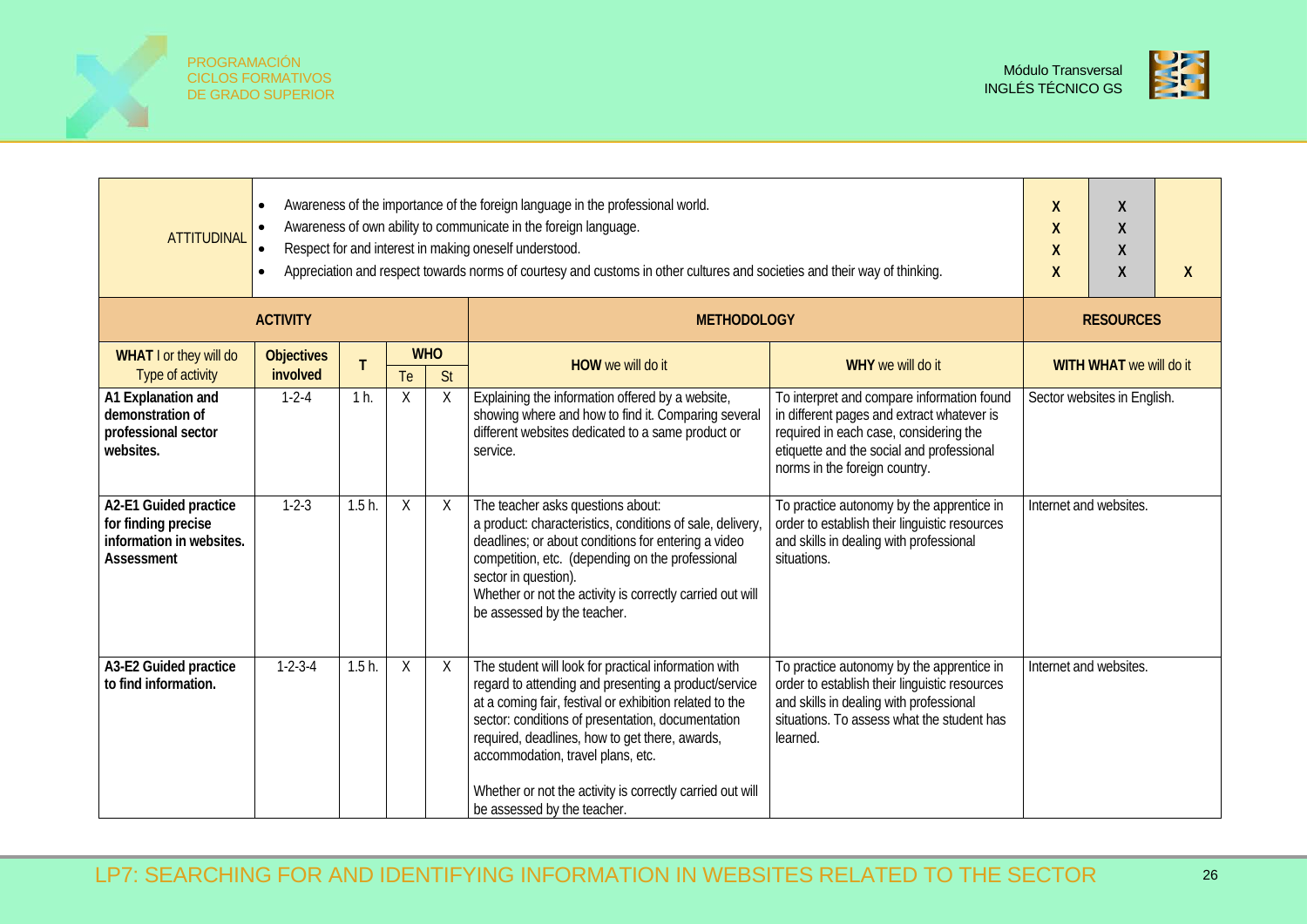



### **OBSERVATIONS**

• As an indicator of progress with the programme, account must be taken of whether or not the lesson plans have been taught in the anticipated assessment and in the course as a whole. The hours stipulated for each lesson plan and/or activity have an indicative 'weighting' character for the course as a whole and cover the basic duration anticipated in the regulations. The real dedication in hours will be indicated in the teacher's logbook/diary, taking account of the necessary adaptation to the rhythm of each group of students and adaptation to potential situations outside the classroom that may be enriching for the students (events, exchanges, news updates, visits, etc.).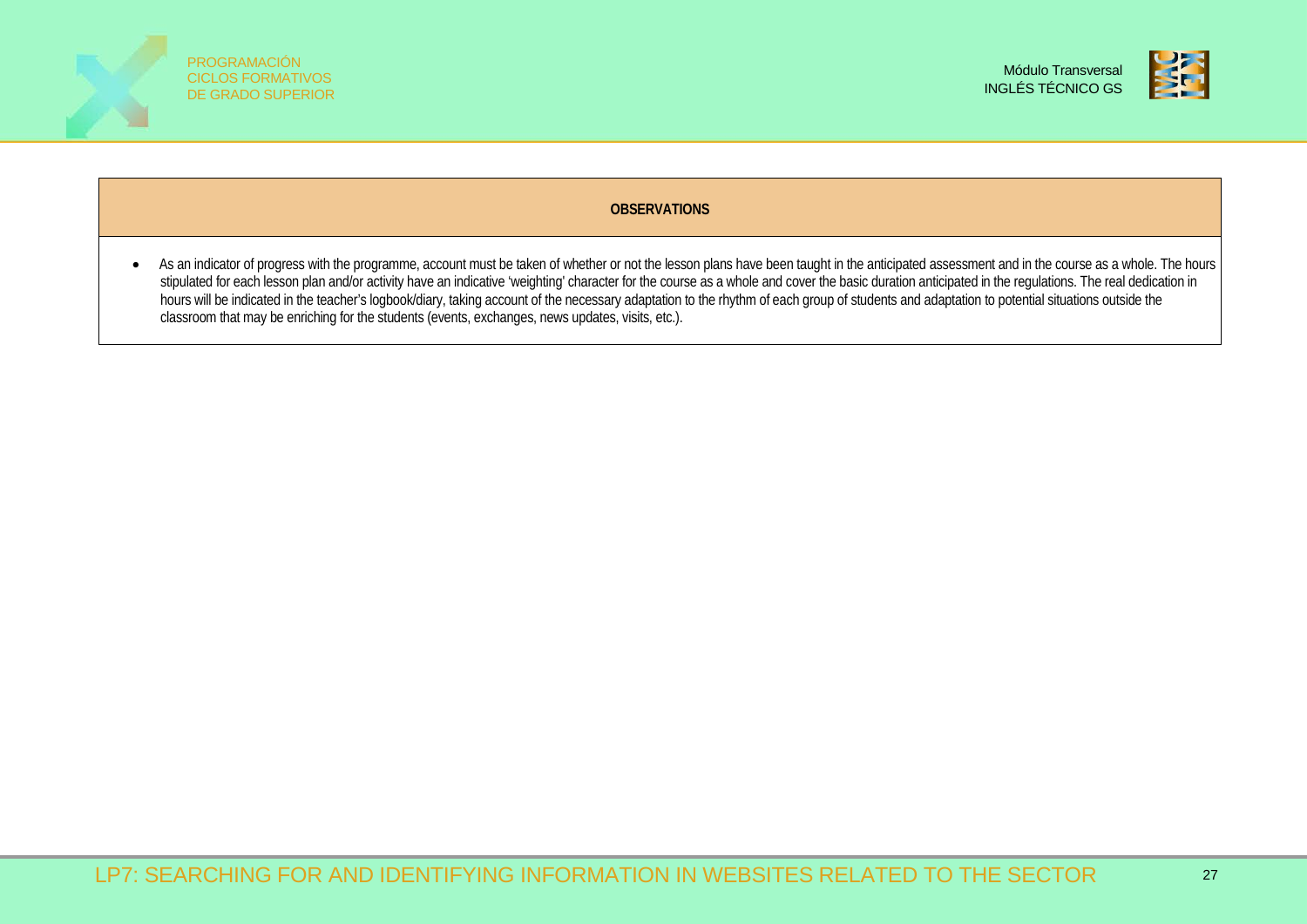



# Lesson plan 8: IDENTIFYING AND DESCRIBING PRODUCTS/SERVICES IN ADVERTISING, VIDEOS AND MANUALS<br>SPECIFIC SECTOR BROCHURES

*RA1: Interprets and uses oral information related to the professional scope of the title, their personal training and the product/service offered, identifying and describing their characteristics and properties, types of companies and their location.*

*RA2: Understands and completes written documents common to the sector and to international commercial transactions: manual of characteristics and operation, order form, receipt or delivery note, invoices, claims.*

RA3: Identifies and applies professional attitudes and behaviours in situations of communication, respecting the rules of etiquette and the habits and customs established with the different *countries.*

- 1. To summarize the main ideas of the information obtained using the student's own linguistic resources.
- 2. To gain awareness of the importance of understanding the gist of a message without necessarily understanding each and every word.
- 3. To extract specific information from messages related to the product or service offered: advertising brochures, instruction manual.
- 4. To appropriately use of terms and vocabulary specific to the profession, both verbal and written.<br>5. To identify social and professional aspects common to the sector.
- 5. To identify social and professional aspects common to the sector.

|                   | Areas                                                                                                                                                                                                                                                                                                                                            |           |                                                     |  |  |
|-------------------|--------------------------------------------------------------------------------------------------------------------------------------------------------------------------------------------------------------------------------------------------------------------------------------------------------------------------------------------------|-----------|-----------------------------------------------------|--|--|
|                   |                                                                                                                                                                                                                                                                                                                                                  |           |                                                     |  |  |
| <b>PROCEDURAL</b> | Interpretation of texts seen and heard.<br>Interpretation of messages in manuals, brochures, basic professional and everyday articles.<br>Creation of simple professional and everyday texts in the sector to describe products in brochures and advertising in general.<br>Appropriate use of common sector terms in oral and written language. |           | $\Lambda$<br>$\Lambda$<br>$\Lambda$<br>$\Lambda$    |  |  |
| <b>CONCEPTUAL</b> | Specific sector terminology.<br>Particularities as regards pronunciation of the different terms.<br>Computer systems.<br>Grammatical resources adapted to the description requirements of products/services/brochures.                                                                                                                           | $\lambda$ | $\lambda$<br>$\mathbf{v}$<br>$\Lambda$<br>$\lambda$ |  |  |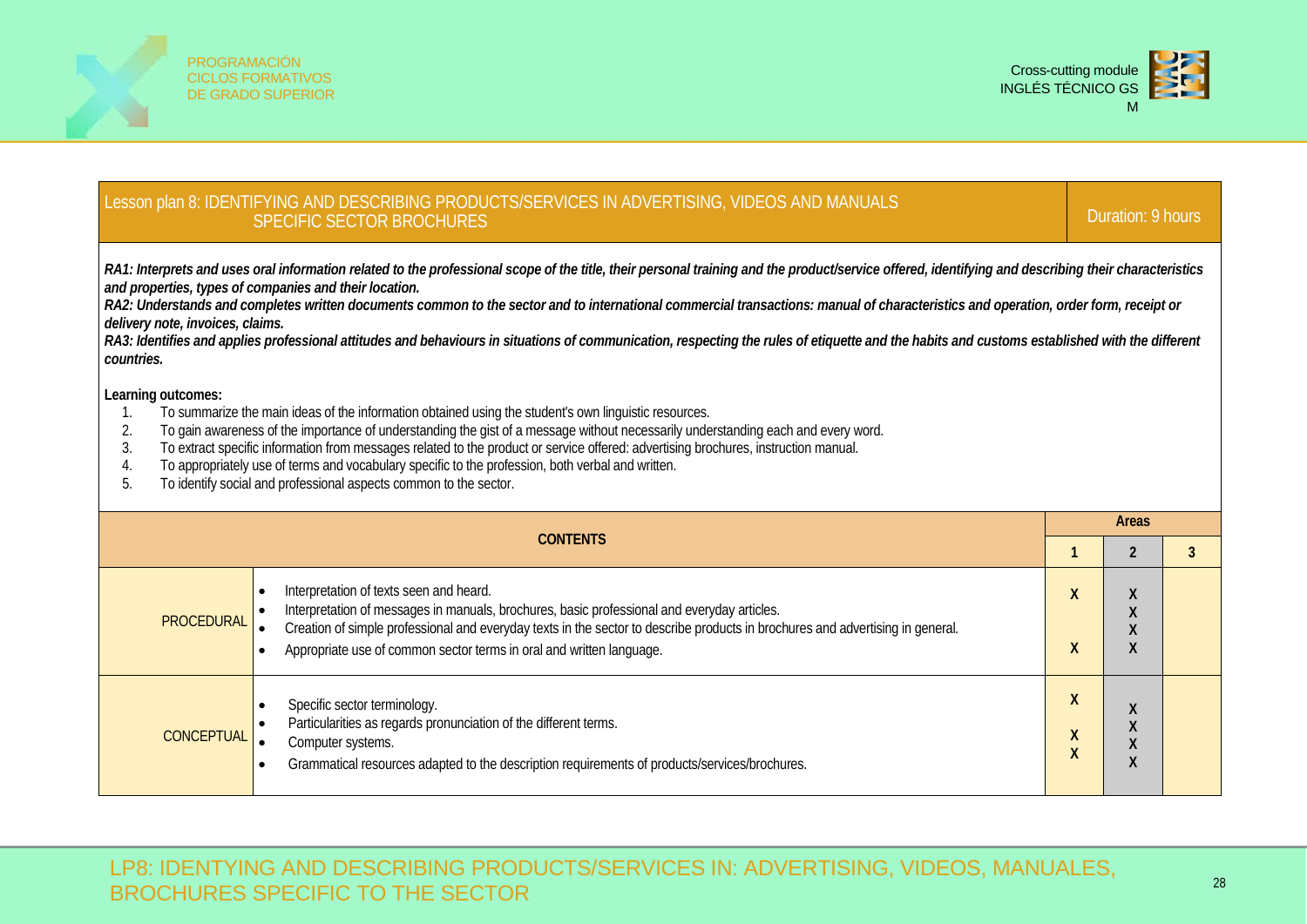



| <b>ATTITUDINAL</b>                                                                                                        | Awareness of the importance of the foreign language in the professional world.<br>Respect for and interest in understanding and being understood orally and in writing.<br>Appreciation of the need to be coherent when writing texts.<br>Respect for other customs and ways of thinking.<br>$\bullet$ | X<br>X<br>X<br>X<br>X<br>X |    |                  |                                                                                                                                                                             |                                                                                                                                                                                      |                                                                                 |
|---------------------------------------------------------------------------------------------------------------------------|--------------------------------------------------------------------------------------------------------------------------------------------------------------------------------------------------------------------------------------------------------------------------------------------------------|----------------------------|----|------------------|-----------------------------------------------------------------------------------------------------------------------------------------------------------------------------|--------------------------------------------------------------------------------------------------------------------------------------------------------------------------------------|---------------------------------------------------------------------------------|
|                                                                                                                           | <b>ACTIVITY</b>                                                                                                                                                                                                                                                                                        |                            |    |                  | <b>METHODOLOGY</b>                                                                                                                                                          |                                                                                                                                                                                      | <b>RESOURCES</b>                                                                |
| WHAT I or they will do<br>Type of activity                                                                                | <b>Objectives</b><br>involved                                                                                                                                                                                                                                                                          | T                          | Te | <b>WHO</b><br>St | HOW we will do it                                                                                                                                                           | WHY we will do it                                                                                                                                                                    | WITH WHAT we will do it                                                         |
| A1 Introduction of one<br>or several<br>devices/gadgets or<br>items to identify the<br>different parts making<br>them up. | 1 h.                                                                                                                                                                                                                                                                                                   | $1 - 3 - 5$                | Χ  | Χ                | Using photocopies, the student will identify the<br>necessary vocabulary to describe a device.                                                                              | To increase vocabulary and improve ability to<br>understand.                                                                                                                         | Photocopies of exercises<br>proposed by the teacher.<br>Projector and computer. |
| A2-E1 Creation of a text<br>describing one of the<br>devices previously<br>introduced.                                    | $0.5h$ .                                                                                                                                                                                                                                                                                               | $4-6$                      | Χ  | Χ                | The students will write descriptions of the different<br>devices, without mentioning their name, and the<br>others will try to guess what device they are talking<br>about. | To place the previously introduced vocabulary in<br>context.<br>To improve language skills in the professional<br>sector.<br>For continuous assessment of the knowledge<br>obtained. | Photocopies.<br>Dictionaries.                                                   |
| A3 Reading and<br>translation of an<br>instruction manual.                                                                | 1.5h                                                                                                                                                                                                                                                                                                   | $1 - 3 - 5$                |    | X                | Having read the text together, the student will<br>precisely translate the instructions.                                                                                    | To realise the need to exactly interpret this kind of<br>texts.                                                                                                                      | Manuals.<br>Dictionaries.<br>Internet.                                          |
| A4 Creation of a rapid<br>user guide for the device<br>used in A1 and A2.                                                 | 1 <sub>h</sub>                                                                                                                                                                                                                                                                                         | 4                          | Χ  |                  | The students will create a rapid user guide<br>according to the instructions given by the teacher.                                                                          | To extract the main ideas and exclude the ones<br>that are not relevant.                                                                                                             | Previously used manuals.<br>Dictionaries.                                       |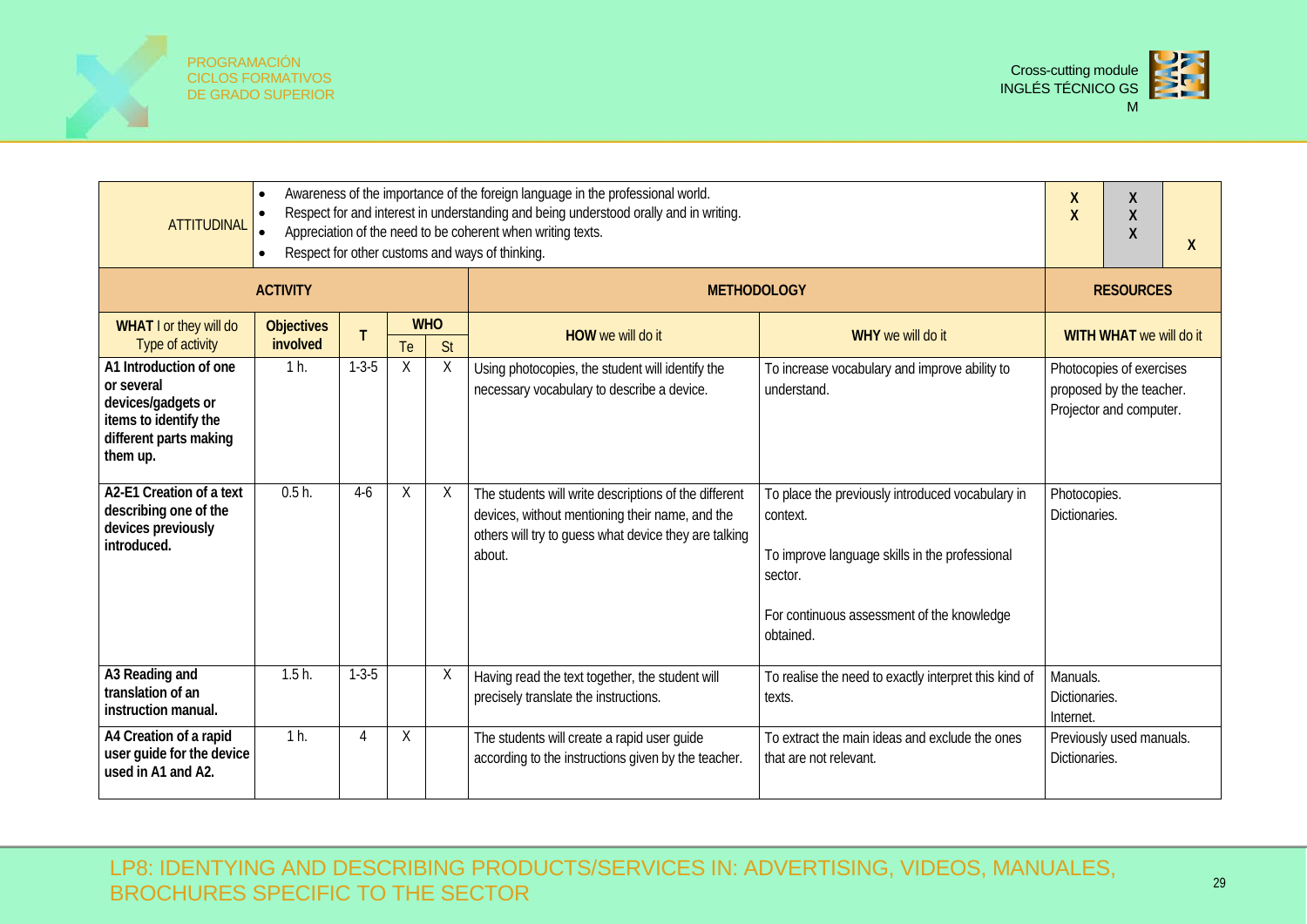



| A5-E2 Reading and<br>brainstorming on a<br>brochure related with<br>the professional sector                                    | $1.5h$ .       | $1 - 2 - 3 -$ | X      | X | Having read the brochure, work on new vocabulary,<br>extracting the main ideas and giving an oral<br>explanation of the subject                                                                        | To realise that they are able to interpret any real<br>brochure they may come across in their<br>professional lives.<br>To assess what they have learned.                                              | Brochures.<br>Dictionaries.<br>Projector.                             |
|--------------------------------------------------------------------------------------------------------------------------------|----------------|---------------|--------|---|--------------------------------------------------------------------------------------------------------------------------------------------------------------------------------------------------------|--------------------------------------------------------------------------------------------------------------------------------------------------------------------------------------------------------|-----------------------------------------------------------------------|
| A6 Writing of a contact<br>letter or email to request<br>additional information<br>about the brochure used<br>in the activity. | $1.5h$ .       | 4-6           | $\chi$ | X | The students will write letters or emails to the<br>addresses appearing in the brochure, requesting<br>further information.                                                                            | To be capable of contacting companies or bodies<br>related to their profession in real-life situations<br>beyond the classroom.                                                                        | Computer.<br>Photocopies.<br>Dictionaries.<br>Brochures.<br>Websites. |
| E3 Final assessment.                                                                                                           | 1 <sub>h</sub> |               | X      | X | By means of a written test based on questions,<br>translation and/or vocabulary about products,<br>manuals, brochures, services, etc.                                                                  | To assess the learning outcomes.                                                                                                                                                                       | Exercise created by the<br>teacher.                                   |
| E4 Individual appraisal<br>of the course                                                                                       | 1 <sub>h</sub> |               | $\chi$ | X | Oral individual appraisal. Wrapping up the course.<br>The teacher will direct the session, asking students<br>about the most outstanding aspects of the course<br>and encouraging them to participate. | To gain awareness of the evolution in their<br>learning process as the course progressed.<br>To permit teachers to gather opinions, to give<br>them ideas and to help them to plan the next<br>course. |                                                                       |
| <b>OBSERVATIONS</b>                                                                                                            |                |               |        |   |                                                                                                                                                                                                        |                                                                                                                                                                                                        |                                                                       |

• This last unit can be used to revise and complete development of the group process. All of the information and remarks collected, together with those obtained during the course, will be used to plan the programme for future groups.

• The information obtained from and contacts made with companies in the area of the students' studies can provide materials and highlight requirements or failings detected in the young people, which may be interesting for inclusion in future programmes.

LP8: IDENTYING AND DESCRIBING PRODUCTS/SERVICES IN: ADVERTISING, VIDEOS, MANUALES, BROCHURES SPECIFIC TO THE SECTOR